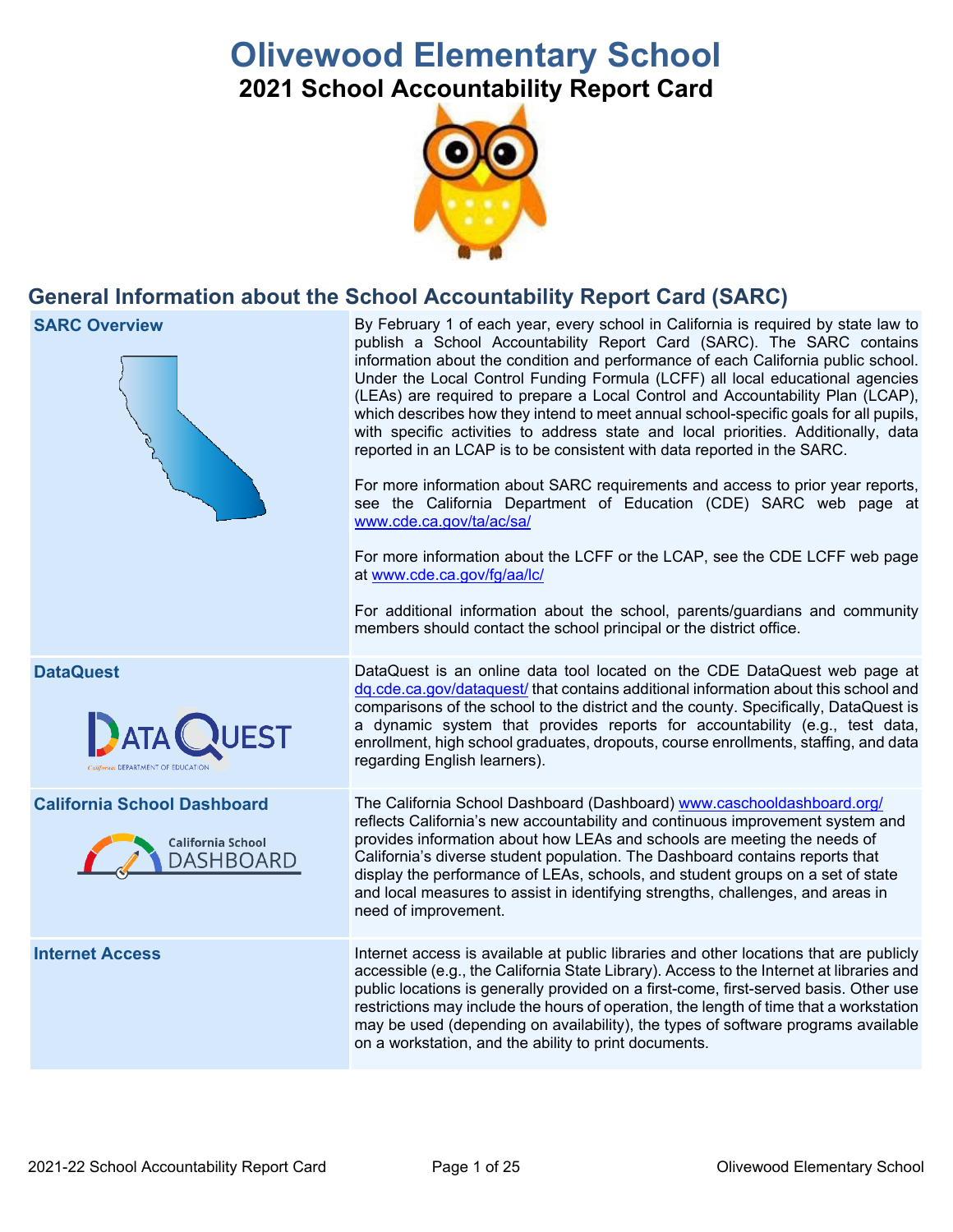# **2021-22 School Contact Information**

| <b>School Name</b>                                 | <b>Olivewood Elementary School</b> |  |  |  |
|----------------------------------------------------|------------------------------------|--|--|--|
| <b>Street</b>                                      | 2505 F Avenue                      |  |  |  |
| City, State, Zip                                   | National City, CA 91950            |  |  |  |
| <b>Phone Number</b>                                | (619) 336-8700                     |  |  |  |
| Principal                                          | Linnette Gonzalez Castañeda        |  |  |  |
| <b>Email Address</b>                               | lcastaneda@nsd.us                  |  |  |  |
| <b>School Website</b>                              | www.nsd.us                         |  |  |  |
| County-District-School (CDS) Code 37-68221-6038806 |                                    |  |  |  |

| 2021-22 District Contact Information |                                 |  |  |
|--------------------------------------|---------------------------------|--|--|
| <b>District Name</b>                 | <b>National School District</b> |  |  |
| <b>Phone Number</b>                  | $(619)$ 336-7500                |  |  |
| Superintendent                       | Dr. Leighangela Brady           |  |  |
| <b>Email Address</b>                 | lbrady@nsd.us                   |  |  |
| <b>District Website Address</b>      | www.nsd.us                      |  |  |

# **2021-22 School Overview**

 Olivewood School is an elementary school that serves students in preschool through sixth grade. The main building for Olivewood School was built in 1959. Portable classrooms have been added to the campus as needed. The buildings are well maintained and the grounds are beautifully landscaped. A school garden is also part of the campus.

Olivewood School's mascot is the wise owl. Students are guided to make wise choices by:

- Owning their actions;
- Working to succeed;
- Learning for the future; and,
- Showing respect and kindness.

At citizenship assemblies students are acknowledged for demonstrating the traits of being a wise owl.

Olivewood's Promise, Mission Statement and Core Values District-wide of "Children First, Whatever It Takes, and Relationships Matter" guide us in our commitment to developing successful lifelong learners.

At Olivewood School,

We Promise

- A safe, nurturing learning environment
- An active partnership with parents and community
- A solid foundation in reading, writing, and problem-solving
- A focus on individual student achievement

We Believe

- All students will learn
- Student success is everyone's responsibility
- Our community's cultural diversity enriches learning opportunities

Olivewood's Mission Statement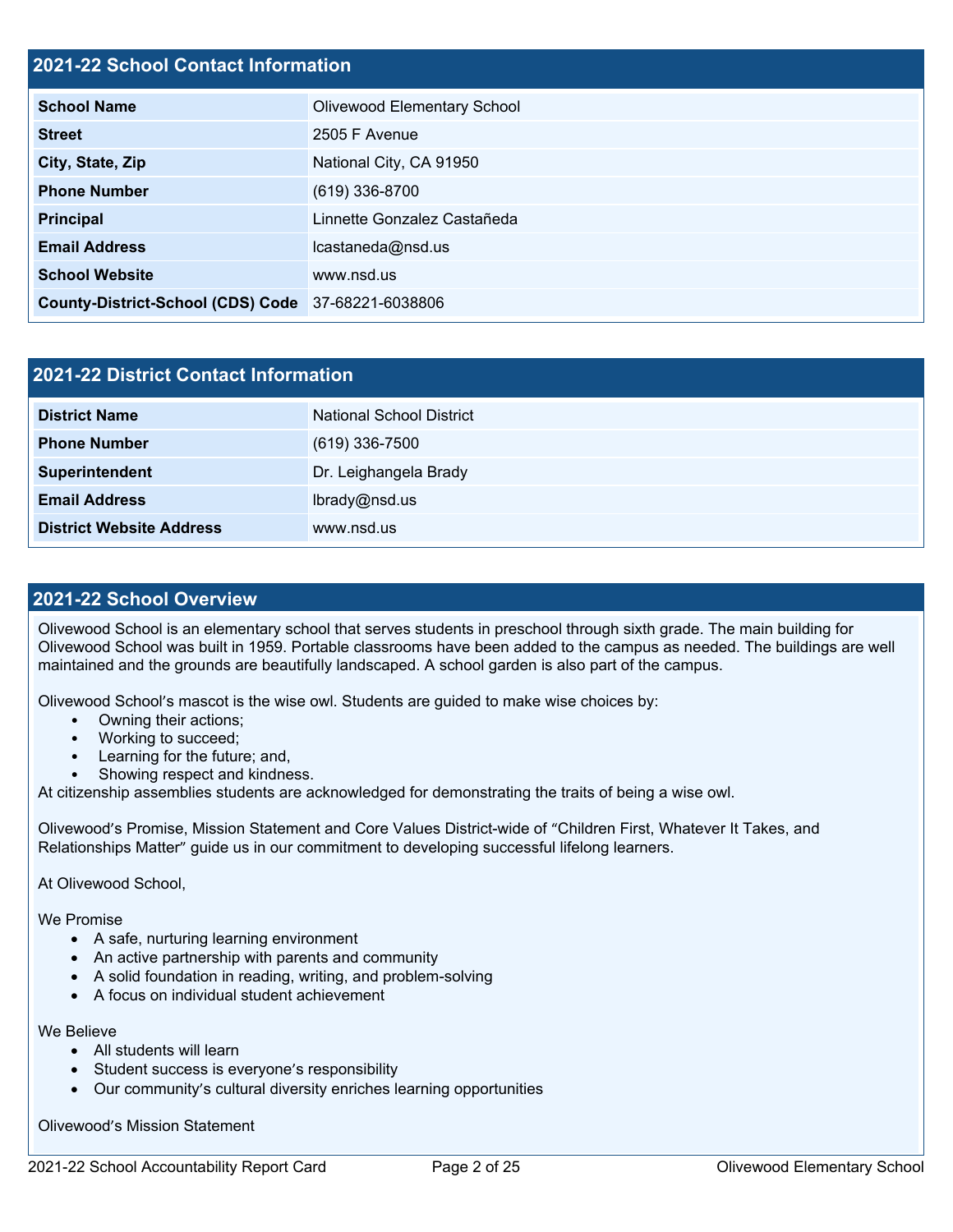At Olivewood, we are committed to ensure quality and excellence in all aspects of the curriculum. We value and foster the partnership we have between our school and the parent community. We join forces as we continue "Growing Towards the Future."

Message from Principal, Linnette Gonzalez Castañeda

We are very proud of our school and our school community. Our students' socioemotional and academic growth are our top priority! We believe all students can and will succeed. We are committed to providing a high quality educational program to all of our students. We have strategically designed programs that dramatically impact the growth and development of our students. Our staff is committed to ensuring an educational experience that promotes academic success. We have high expectations for our students and ourselves.

California has adopted the Common Core State Standards (CCSS). These standards have also been adopted by other states throughout the United States bringing a consistency to teaching and learning as well as instruction and expectations for students throughout the United States. Due to the adoption of the Common Core State Standards, our instructional practices have changed as we have made the transition from the California State Standards to the Common Core State Standards. In National School District and at Olivewood School, we are continuing our implementation of the Common Core State Standards. School staff has and will continue to participate in staff development activities that will "grow our knowledge" to implement the Common Core State Standards with our students. The Common Core State Standards are designed to bring out our students' best thinking and learning and to ensure that all students are college and career ready when they graduate from high school.

Parents are an invaluable resource to our school and our students. We know that parent engagement is a strong predictor of a student's success and we work diligently to foster the partnership between our school and our students' parents and/or guardians. It is vitally important that parents are involved with their child's education. It takes all of us to ensure that an excellent instructional program is offered and that we work together to assist our families and our school to fully meet the needs of our students.

This School Accountability Report Card presents a variety of information about our school that we hope you find informative and interesting. We acknowledge that everyone who contributes to our school makes a difference in the lives of our students. With the support of our parents, community and the District we are able to offer our students an instructional program that allows them a wide variety of opportunities to progress academically and to reach their fullest potential. We hope that the information included in this report will assist you in your involvement in your child's education as we work together in our commitment to provide the best educational experience each and every student at Olivewood School.

# **About this School**

| 2020-21 Student Enrollment by Grade Level |                           |                             |  |  |  |
|-------------------------------------------|---------------------------|-----------------------------|--|--|--|
| <b>Grade Level</b>                        | <b>Number of Students</b> |                             |  |  |  |
| Kindergarten                              | 78                        |                             |  |  |  |
| Grade 1                                   | 68                        |                             |  |  |  |
| Grade 2                                   | 61                        |                             |  |  |  |
| Grade 3                                   | 75                        |                             |  |  |  |
| Grade 4                                   | 84                        |                             |  |  |  |
| Grade 5                                   | 87                        |                             |  |  |  |
| Grade 6                                   | 93                        |                             |  |  |  |
| <b>Total Enrollment</b>                   | 546                       |                             |  |  |  |
|                                           |                           |                             |  |  |  |
|                                           |                           |                             |  |  |  |
|                                           |                           |                             |  |  |  |
| 2021-22 School Accountability Report Card | Page 3 of 25              | Olivewood Elementary School |  |  |  |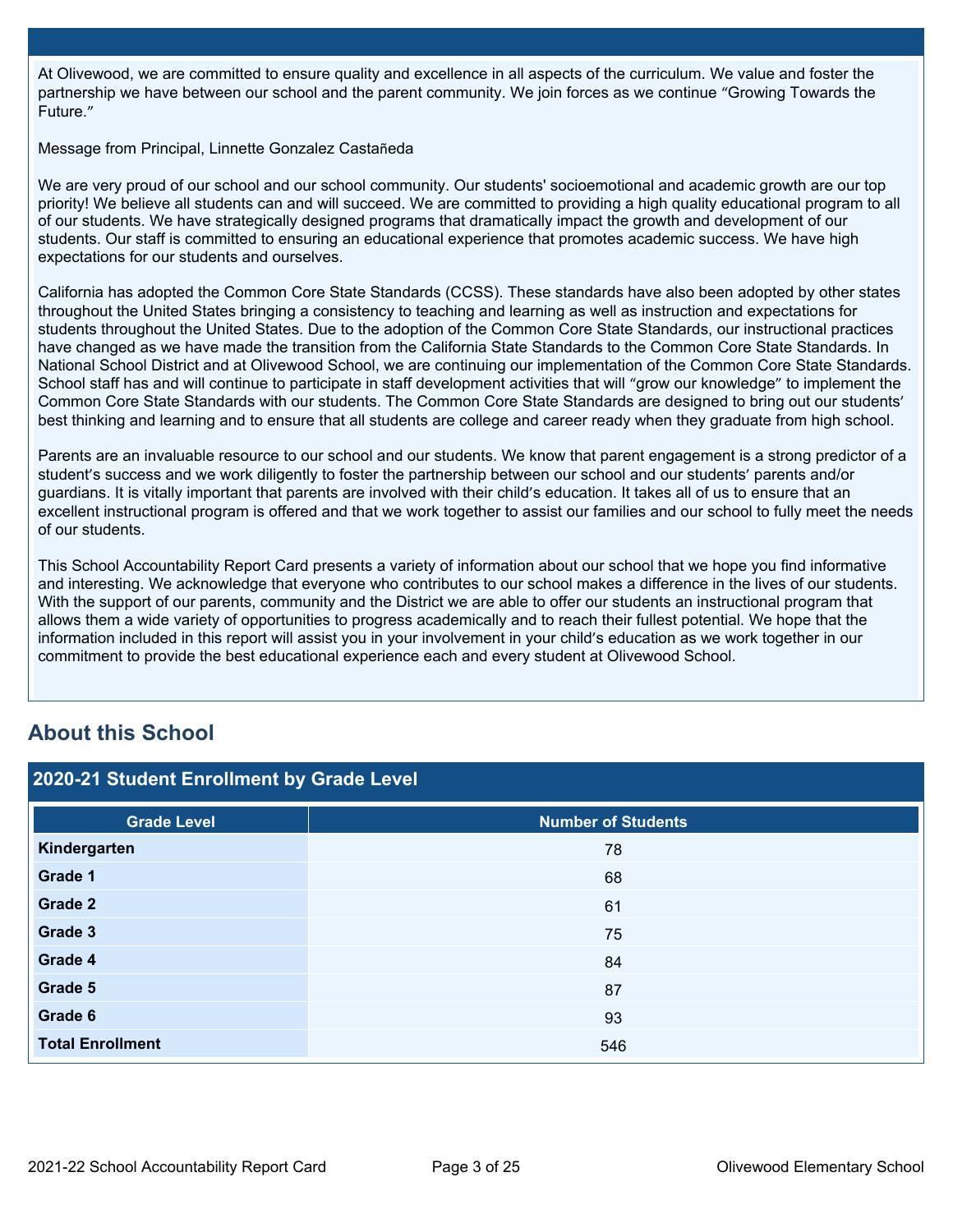# **2020-21 Student Enrollment by Student Group**

| <b>Student Group</b>                   | <b>Percent of Total Enrollment</b> |
|----------------------------------------|------------------------------------|
| Female                                 | 49.5                               |
| <b>Male</b>                            | 50.5                               |
| American Indian or Alaska Native       | 0.2                                |
| Asian                                  | 1.1                                |
| <b>Black or African American</b>       | 1.5                                |
| <b>Filipino</b>                        | 4.4                                |
| <b>Hispanic or Latino</b>              | 89.2                               |
| Native Hawaiian or Pacific Islander    | 0.5                                |
| <b>Two or More Races</b>               | 1.5                                |
| <b>White</b>                           | 0.9                                |
| <b>English Learners</b>                | 46                                 |
| <b>Foster Youth</b>                    | 0.4                                |
| <b>Homeless</b>                        | 4.8                                |
| <b>Socioeconomically Disadvantaged</b> | 70.3                               |
| <b>Students with Disabilities</b>      | 11.7                               |

# **A. Conditions of Learning State Priority: Basic**

The SARC provides the following information relevant to the State priority: Basic (Priority 1):

- Degree to which teachers are appropriately assigned and fully credentialed in the subject area and for the pupils they are teaching;
- Pupils have access to standards-aligned instructional materials; and
- School facilities are maintained in good repair

page at <https://www.cde.ca.gov/pd/ee/teacherequitydefinitions.asp> Note: For more information refer to the Updated Teacher Equity Definitions web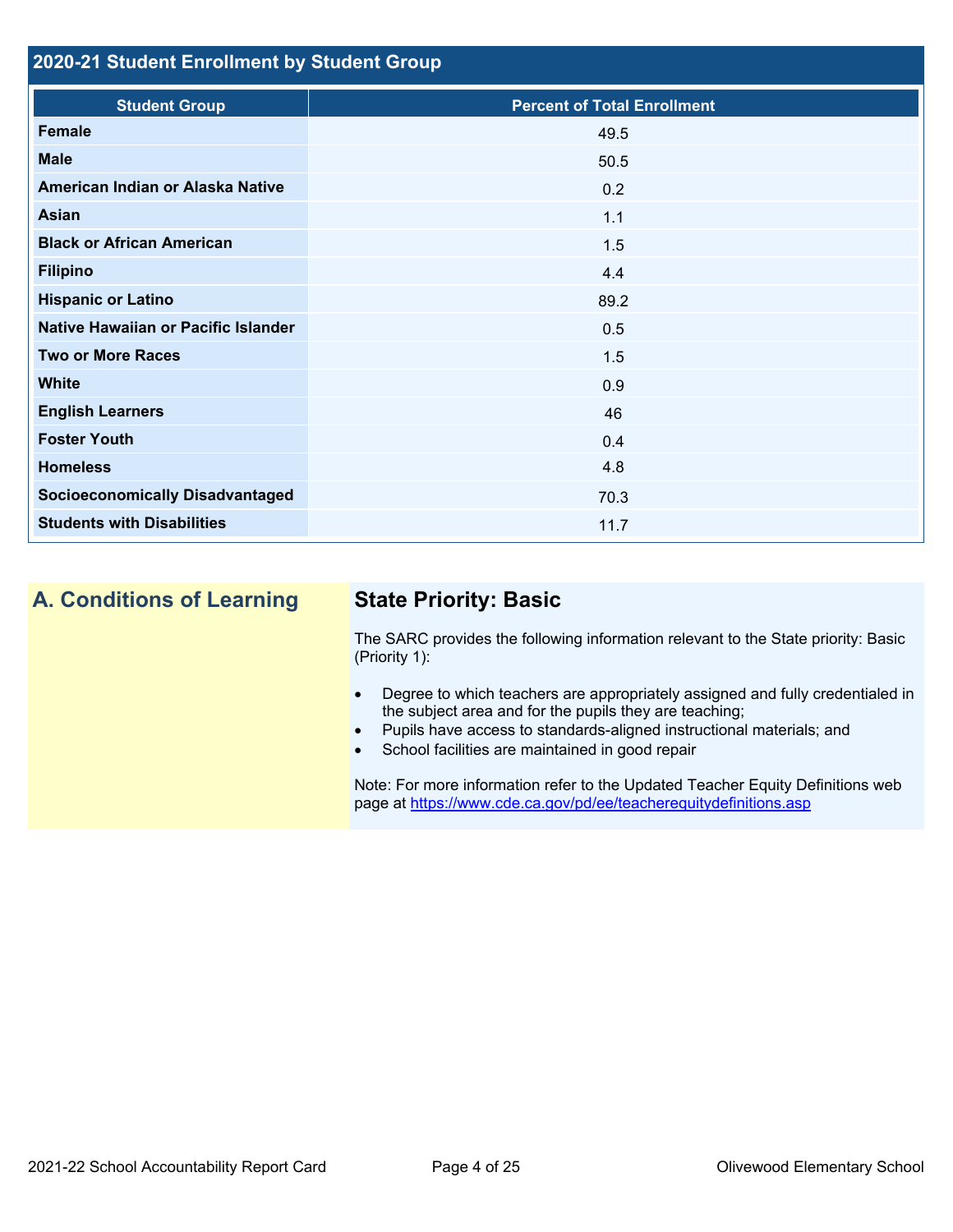| 2019-20 Teacher Preparation and Placement                                                                                                                                                                                                                                                                                                                                                                                                                         |         |  |  |
|-------------------------------------------------------------------------------------------------------------------------------------------------------------------------------------------------------------------------------------------------------------------------------------------------------------------------------------------------------------------------------------------------------------------------------------------------------------------|---------|--|--|
| <b>Authorization/Assignment</b>                                                                                                                                                                                                                                                                                                                                                                                                                                   | 2019-20 |  |  |
| Fully (Preliminary or Clear) Credentialed for Subject and Student Placement (properly assigned)                                                                                                                                                                                                                                                                                                                                                                   |         |  |  |
| Intern Credential Holders Properly Assigned                                                                                                                                                                                                                                                                                                                                                                                                                       |         |  |  |
| Teachers Without Credentials and Misassignments ("ineffective" under ESSA)                                                                                                                                                                                                                                                                                                                                                                                        |         |  |  |
| Credentialed Teachers Assigned Out-of-Field ("out-of-field" under ESSA)                                                                                                                                                                                                                                                                                                                                                                                           |         |  |  |
| <b>Unknown</b>                                                                                                                                                                                                                                                                                                                                                                                                                                                    |         |  |  |
| <b>Total Teaching Positions</b>                                                                                                                                                                                                                                                                                                                                                                                                                                   |         |  |  |
| Note: The data in this table is based on Full Time Equivalent (FTE) status. One FTE equals one staff member working full time;<br>one FTE could also represent two staff members who each work 50 percent of full time. Additionally, an assignment is defined as<br>a position that an educator is assigned to based on setting, subject, and grade level. An authorization is defined as the services<br>that an educator is authorized to provide to students. |         |  |  |
|                                                                                                                                                                                                                                                                                                                                                                                                                                                                   |         |  |  |
| 2019-20 Teachers Without Credentials and Misassignments (considered "ineffective" under ESSA)                                                                                                                                                                                                                                                                                                                                                                     |         |  |  |
| <b>Authorization/Assignment</b>                                                                                                                                                                                                                                                                                                                                                                                                                                   | 2019-20 |  |  |
| <b>Permits and Waivers</b>                                                                                                                                                                                                                                                                                                                                                                                                                                        |         |  |  |
| <b>Misassignments</b>                                                                                                                                                                                                                                                                                                                                                                                                                                             |         |  |  |
| <b>Vacant Positions</b>                                                                                                                                                                                                                                                                                                                                                                                                                                           |         |  |  |

| 2019-20 Teachers Without Credentials and Misassignments (considered "ineffective" under ESSA) |         |  |
|-----------------------------------------------------------------------------------------------|---------|--|
| <b>Authorization/Assignment</b>                                                               | 2019-20 |  |
| <b>Permits and Waivers</b>                                                                    |         |  |
| <b>Misassignments</b>                                                                         |         |  |
| <b>Vacant Positions</b>                                                                       |         |  |
| <b>Total Teachers Without Credentials and Misassignments</b>                                  |         |  |

| 2019-20 Credentialed Teachers Assigned Out-of-Field (considered "out-of-field" under ESSA) |
|--------------------------------------------------------------------------------------------|
|--------------------------------------------------------------------------------------------|

| <b>Indicator</b>                                       | 2019-20 |
|--------------------------------------------------------|---------|
| Credentialed Teachers Authorized on a Permit or Waiver |         |
| <b>Local Assignment Options</b>                        |         |
| <b>Total Out-of-Field Teachers</b>                     |         |

# **2019-20 Class Assignments**

| <b>Indicator</b>                                                                                 | 2019-20 |
|--------------------------------------------------------------------------------------------------|---------|
| <b>Misassignments for English Learners</b>                                                       |         |
| (a percentage of all the classes with English learners taught by teachers that are misassigned)  |         |
| No credential, permit or authorization to teach                                                  |         |
| (a percentage of all the classes taught by teachers with no record of an authorization to teach) |         |

| 2021-22 Quality, Currency, Availability of Textbooks and Other Instructional Materials |  |  |  |
|----------------------------------------------------------------------------------------|--|--|--|
| Year and month in which the data were collected<br>08/25/2021                          |  |  |  |
|                                                                                        |  |  |  |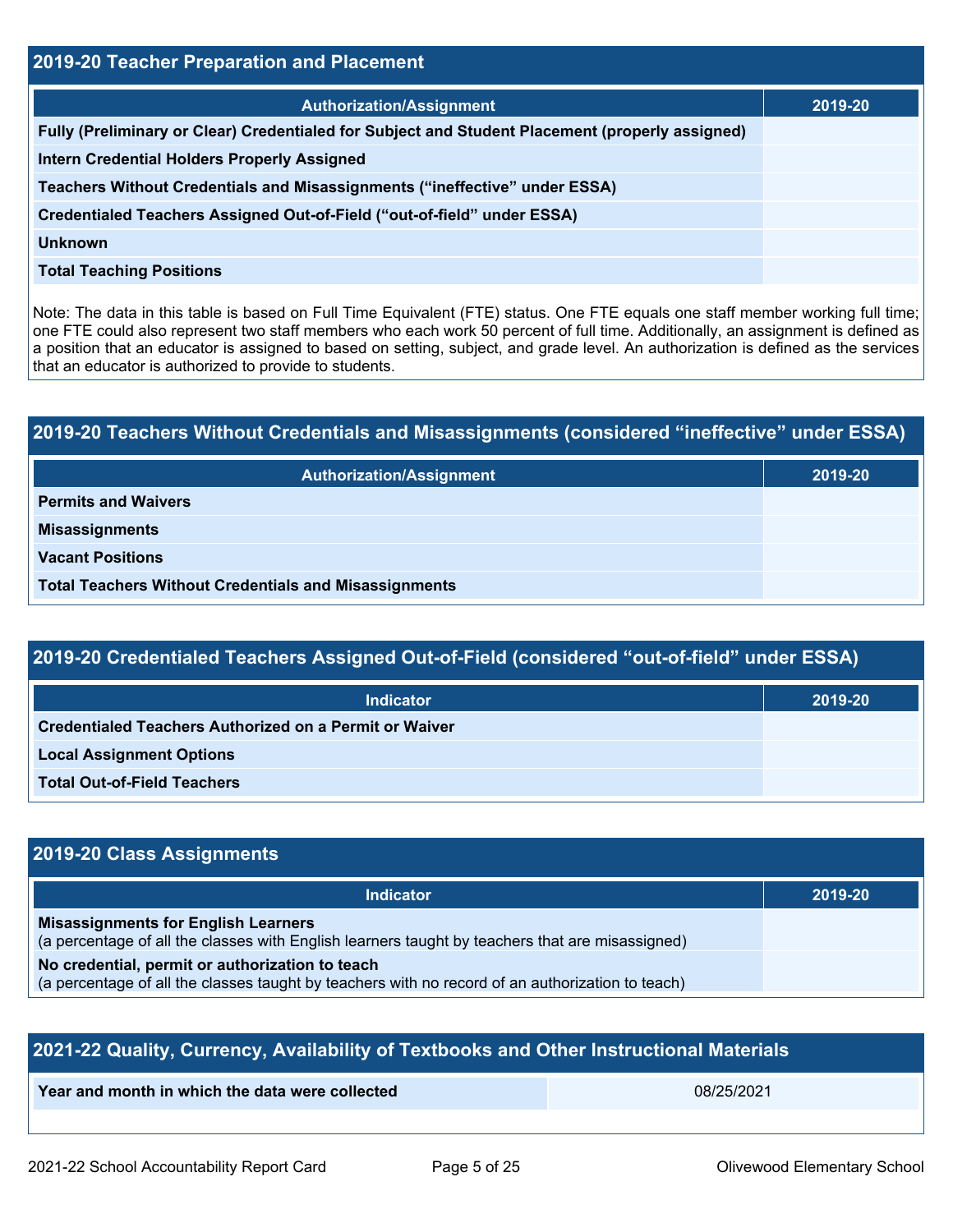| <b>Subject</b>                                         | <b>Textbooks and Other Instructional Materials/year of</b><br><b>Adoption</b>      | <b>From</b><br><b>Most</b><br><b>Recent</b><br><b>Adoption</b> | <b>Percent</b><br><b>Students</b><br><b>Lacking Own</b><br><b>Assigned</b><br>Copy |
|--------------------------------------------------------|------------------------------------------------------------------------------------|----------------------------------------------------------------|------------------------------------------------------------------------------------|
| <b>Reading/Language Arts</b>                           | Benchmark Advance 2018<br>Benchmark Adelante 2018<br>American Reading Company 2018 | Yes                                                            | $0\%$                                                                              |
| <b>Mathematics</b>                                     | Houghton-Mifflin-Harcourt<br>California GO MATH!<br>2015/2016                      | Yes                                                            | $0\%$                                                                              |
| <b>Science</b>                                         | McGraw-Hill - (Eng.) CA Science (Span.) CA Ciencias<br>2008/2009                   | <b>Yes</b>                                                     | 0%                                                                                 |
| <b>History-Social Science</b>                          | H. M. Harcourt Reflections<br>2007/2008                                            | Yes                                                            | $0\%$                                                                              |
| <b>Foreign Language</b>                                | Benchmark Advanced/Adelante for English Language<br>Development<br>2020            | Yes                                                            | $0\%$                                                                              |
| <b>Health</b>                                          |                                                                                    |                                                                |                                                                                    |
| <b>Visual and Performing Arts</b>                      |                                                                                    |                                                                |                                                                                    |
| <b>Science Laboratory Equipment</b><br>$(grades 9-12)$ |                                                                                    |                                                                |                                                                                    |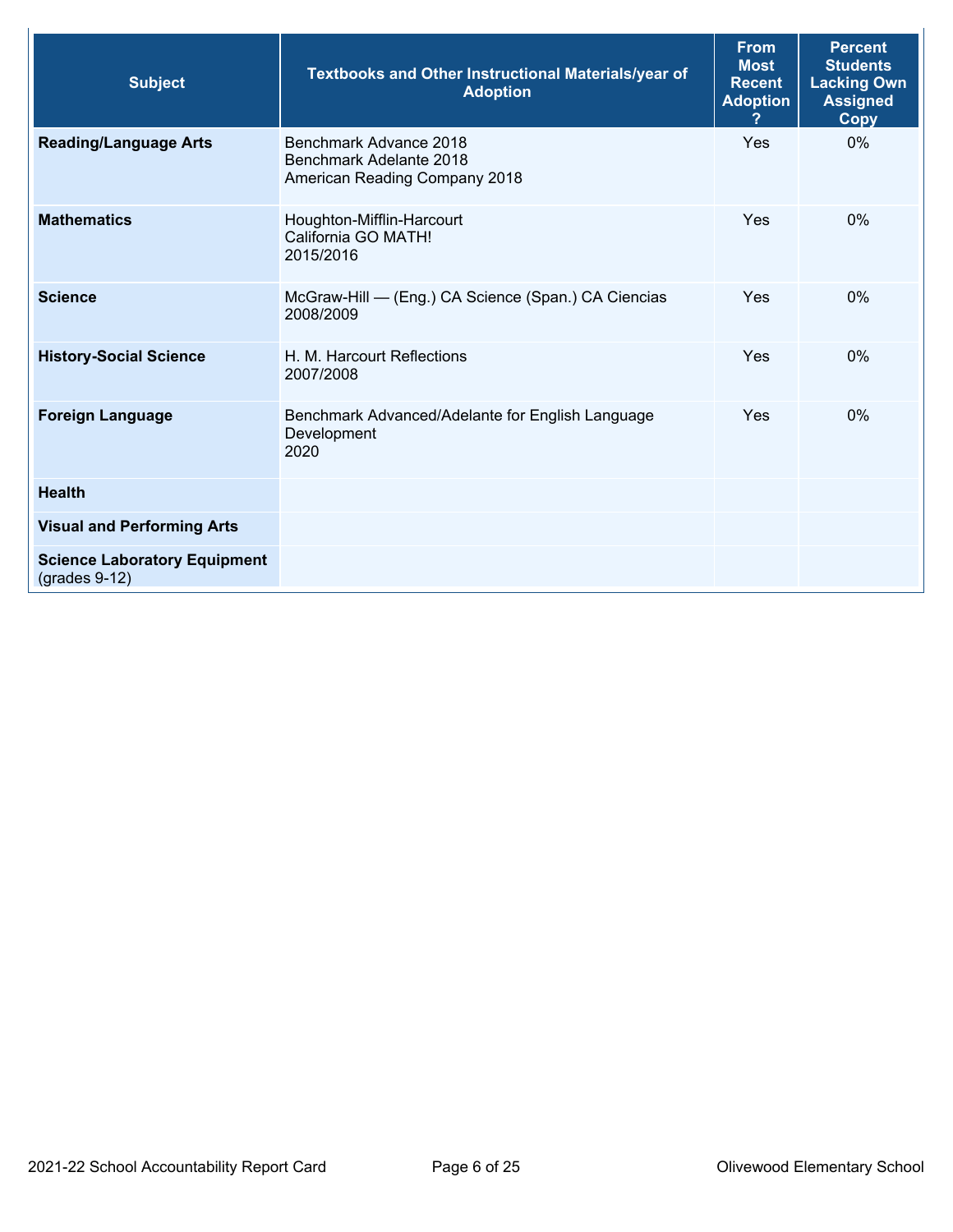# **School Facility Conditions and Planned Improvements**

 Olivewood's main campus was built in 1959. Since our opening the following major renovations or improvements have been addressed:

1999—Modernization consisting of new flooring, ceilings, lights, electrical, insulation, windows, painting, and cabinetry.

2015- A high speed and wireless network was added to every classroom on the site.

 2016- Air conditioning was added to all original buildings, including every classroom on the site. Additionally, the electrical and the fire alarm systems were upgraded to support the air conditioning and one-to-one computing.

2018- Exterior walls have been removed and replaced on a many of the portable buildings on the site.

2019- Additional parking lot was built with more than 50 parking spaces.

2021- Turf was added to the Kindergarten area to provide a mini-soccer area for children.

Ongoing—The school is highly maintained with new paint, plants, flowers, grass and new playground equipment.

 Program has 5 computers. We have a computer lab with 34 computers; a primary computer lab with 26 computers; an computers and the intermediate grade classrooms have 5 new computers. All other computers have had memory upgrades to be able to run new computer software. We also have a cart with 32 netbooks that can travel from room to room. Olivewood has 18 regular classrooms and 16 classes in relocatable buildings. There are at least 5 computers in each of our classrooms, transition kindergarten through sixth grade. Our Special Day Class has 4 computers and our Resource Specialist intermediate reading lab with 8 computers and, a primary reading lab with 5 computers. Each classroom has at least 2 new

All classrooms have a Promethean Board that is supported by a laptop computer: We also have a Promethean board in our Special Day Class; one in our resource specialist program room; one in our computer lab; and, one in each of our Reading Labs.

### Maintenance and Repair

District maintenance staff ensures that the repairs necessary to keep the school in good repair and working order are completed in a timely manner. A work order process is used to ensure efficient service and that emergency repairs are given the highest priority.

#### Cleaning Process and Schedule

 We have made a conscientious effort to provide a clean and attractive campus. Students are encouraged to have pride in their A summary of these standards is available at the school office or at the district maintenance office. The principal works daily with the custodial staff and the custodial supervisor to develop cleaning schedules to ensure a clean and safe school. school and keep the campus clean. The District Governing Board has adopted cleaning standards for all schools in the district.

#### The Facilities Inspection Tool (FIT)

 The FIT is used on a yearly basis to identify facility needs and repairs. All items found in need of repair on the FIT are addressed. Items that involve asphalt, roofing, flooring or painting are addressed through the District's deferred maintenance program. All other items are expedited into the National School District work order system and repaired by our maintenance department.

#### New School Projects

The new school construction project funded by local bond funds (Measure N) was completed during summer of the 2015-16 school year. The projects included adding air conditioners to every classroom and multi-purpose room and upgrading electrical capacity for four school sites. Additionally, a complete upgrade of our network cabling, as well as network infrastructure hardware upgrades at all sites including the district office, a complete replacement of the district fiber optic cabling network and a complete reconfiguration of the network to accommodate higher network speeds and greater network bandwidth.

| Year and month of the most recent FIT report |                                              | 8/5/2021 |  |                                                  |
|----------------------------------------------|----------------------------------------------|----------|--|--------------------------------------------------|
| <b>System Inspected</b>                      | Rate   Rate   Rate  <br>  Good   Fair   Poor |          |  | <b>Repair Needed and Action Taken or Planned</b> |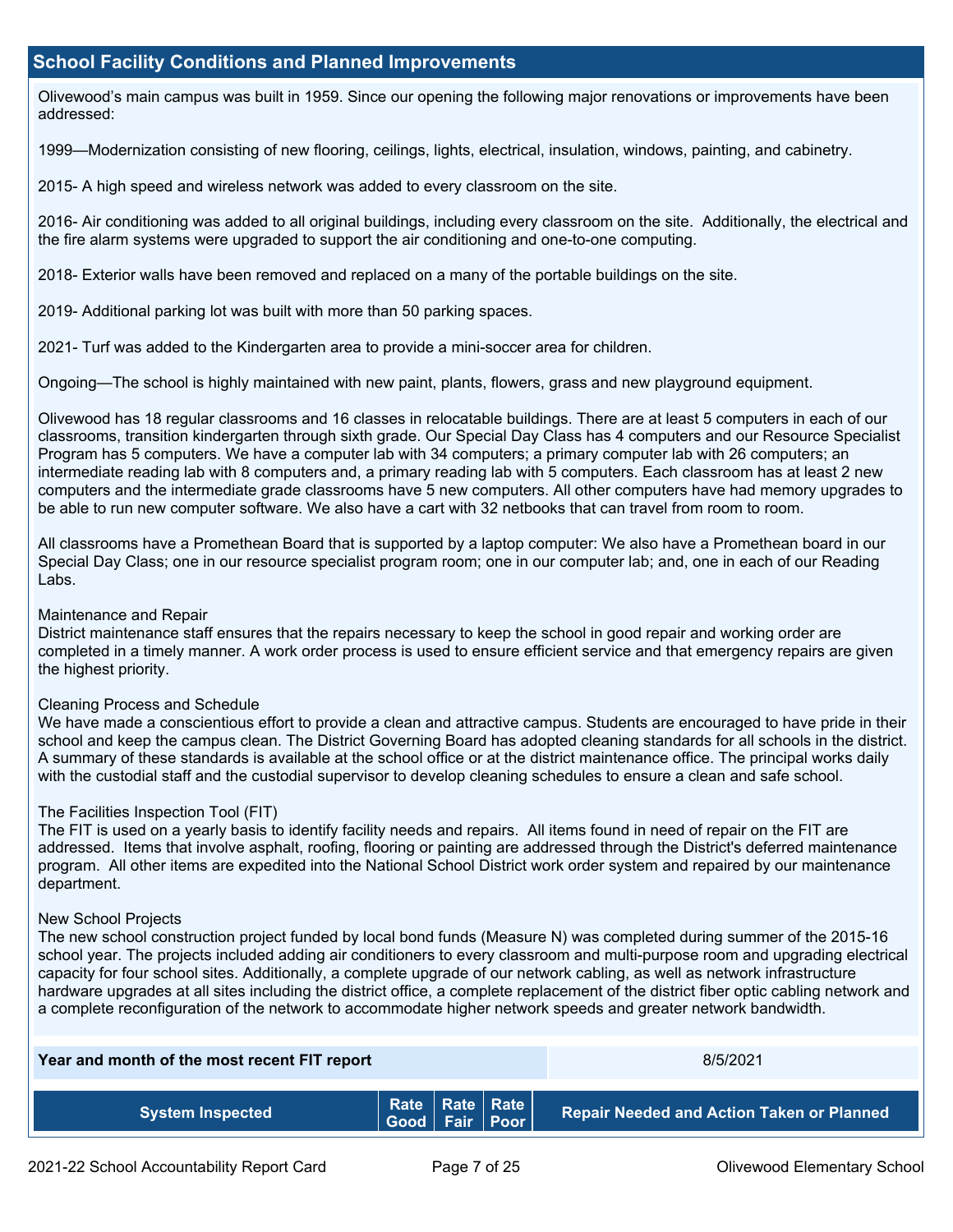| <b>School Facility Conditions and Planned Improvements</b>             |                           |  |   |                                                                                                                             |  |  |  |  |
|------------------------------------------------------------------------|---------------------------|--|---|-----------------------------------------------------------------------------------------------------------------------------|--|--|--|--|
| <b>Systems:</b><br>Gas Leaks, Mechanical/HVAC, Sewer                   | X                         |  |   |                                                                                                                             |  |  |  |  |
| Interior:<br><b>Interior Surfaces</b>                                  | X                         |  |   | Room 22 (Modular): Had mold remediation done.<br>Termite damage                                                             |  |  |  |  |
| <b>Cleanliness:</b><br>Overall Cleanliness, Pest/Vermin Infestation    | $\boldsymbol{\mathsf{X}}$ |  |   | Room 22 (Modular): Had mold remediation done.<br>Termite damage                                                             |  |  |  |  |
| <b>Electrical</b>                                                      | X                         |  |   |                                                                                                                             |  |  |  |  |
| <b>Restrooms/Fountains:</b><br>Restrooms, Sinks/ Fountains             | X                         |  |   |                                                                                                                             |  |  |  |  |
| Safety:<br>Fire Safety, Hazardous Materials                            | $\boldsymbol{\mathsf{X}}$ |  |   |                                                                                                                             |  |  |  |  |
| Structural:<br><b>Structural Damage, Roofs</b>                         | $\boldsymbol{\mathsf{X}}$ |  |   |                                                                                                                             |  |  |  |  |
| External:<br>Playground/School Grounds, Windows/<br>Doors/Gates/Fences |                           |  | X | K-1: Storm drain needs repairs<br>Playgrounds: Storm drains need repair<br>Action Taken: Work orders submitted for repairs. |  |  |  |  |

| <b>Overall Facility Rate</b> |      |      |      |  |  |  |  |  |
|------------------------------|------|------|------|--|--|--|--|--|
| <b>Exemplary</b>             | Good | Fair | Poor |  |  |  |  |  |
|                              |      |      |      |  |  |  |  |  |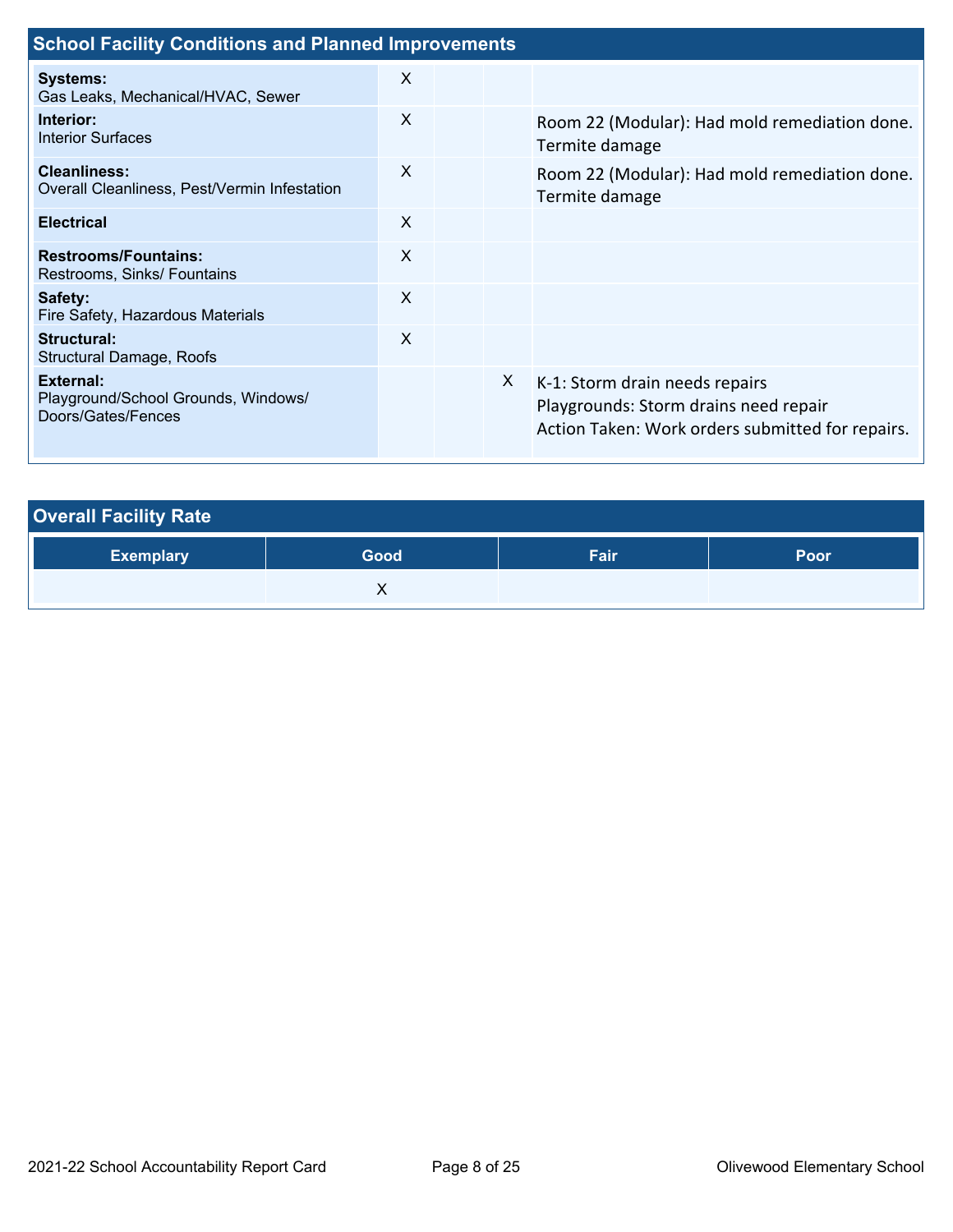# **B. Pupil Outcomes State Priority: Pupil Achievement**

The SARC provides the following information relevant to the State priority: Pupil Achievement (Priority 4):

## **Statewide Assessments**

 (i.e., California Assessment of Student Performance and Progress [CAASPP] System includes the Smarter Balanced Summative Assessments for students in for English language arts/literacy [ELA] and mathematics given in grades three through eight and grade eleven. Only eligible students may participate in the standards, which are linked with the Common Core State Standards [CCSS] for the general education population and the California Alternate Assessments [CAAs] administration of the CAAs. CAAs items are aligned with alternate achievement students with the most significant cognitive disabilities).

The CAASPP System encompasses the following assessments and student participation requirements:

- 1. **Smarter Balanced Summative Assessments and CAAs for ELA** in grades three through eight and grade eleven.
- 2. **Smarter Balanced Summative Assessments and CAAs for mathematics**  in grades three through eight and grade eleven.
- 3. **California Science Test (CAST) and CAAs for Science** in grades five, eight, and once in high school (i.e., grade ten, eleven, or twelve).

## **SARC Reporting in the 2020-2021 School Year Only**

Where the most viable option, LEAs were required to administer the statewide summative assessment in ELA and mathematics. Where a statewide summative assessment was not the most viable option for the LEA (or for one or more gradelevel[s] within the LEA) due to the pandemic, LEAs were allowed to report results from a different assessment that met the criteria established by the State Board of Education (SBE) on March 16, 2021. The assessments were required to be:

- Aligned with CA CCSS for ELA and mathematics;
- Available to students in grades 3 through 8, and grade 11; and
- Uniformly administered across a grade, grade span, school, or district to all eligible students.

## **Options**

Note that the CAAs could only be administered in-person following health and safety requirements. If it was not viable for the LEA to administer the CAAs in person with health and safety guidelines in place, the LEA was directed to not administer the tests. There were no other assessment options available for the CAAs. Schools administered the Smarter Balanced Summative Assessments for ELA and mathematics, other assessments that meet the SBE criteria, or a combination of both, and they could only choose one of the following:

- Smarter Balanced ELA and mathematics summative assessments;
- Other assessments meeting the SBE criteria; or
- Combination of Smarter Balanced ELA and mathematics summative assessments and other assessments.

The percentage of students who have successfully completed courses that satisfy the requirements for entrance to the University of California and the California State University, or career technical education sequences or programs of study.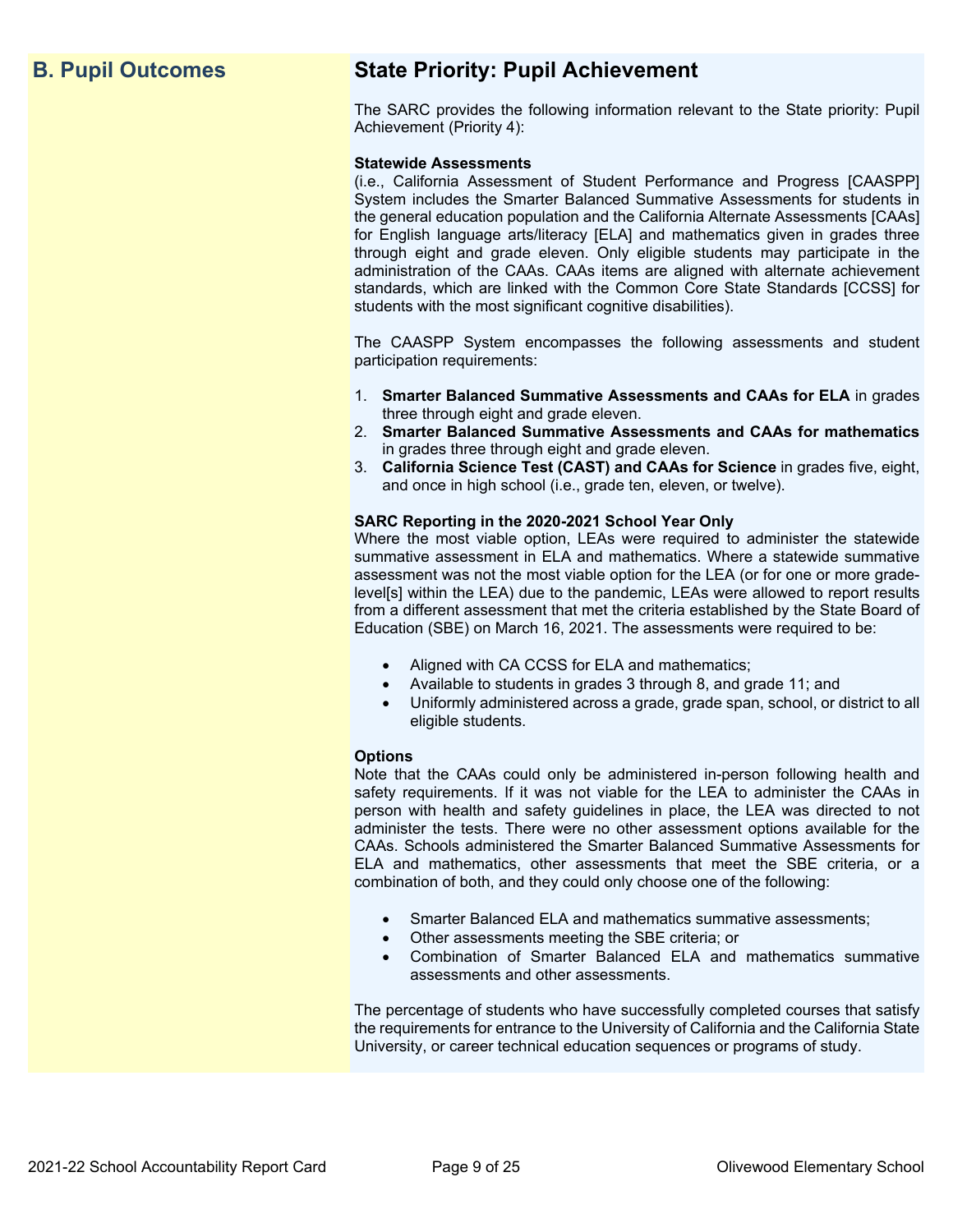# **Percentage of Students Meeting or Exceeding the State Standard on CAASPP**

 taking and completing a state-administered assessment. This table displays CAASPP test results in ELA and mathematics for all students grades three through eight and grade eleven

The 2019-2020 data cells with N/A values indicate that the 2019-2020 data are not available due to the COVID-19 pandemic and resulting summative test suspension. The Executive Order N-30-20 was issued which waived the assessment, accountability, and reporting requirements for the 2019-2020 school year.

 pandemic during the 2020-2021 school year. Where the CAASPP assessments in ELA and/or mathematics is not the most viable school, district, state are not an accurate comparison. As such, it is inappropriate to compare results of the 2020-2021 school year The 2020-2021 data cells have N/A values because these data are not comparable to other year data due to the COVID-19 option, the LEAs were allowed to administer local assessments. Therefore, the 2020-2021 data between school years for the to other school years.

| <b>Subject</b>                                                       | <b>School</b><br>2019-20 | <b>School</b><br>2020-21 | <b>District</b><br>2019-20 | <b>District</b><br>2020-21 | <b>State</b><br>2019-20 | <b>State</b><br>2020-21 |
|----------------------------------------------------------------------|--------------------------|--------------------------|----------------------------|----------------------------|-------------------------|-------------------------|
| <b>English Language Arts/Literacy</b><br>$\left($ grades 3-8 and 11) | N/A                      | N/A                      | N/A                        | N/A                        | N/A                     | N/A                     |
| <b>Mathematics</b><br>$(grades 3-8 and 11)$                          | N/A                      | N/A                      | N/A                        | N/A                        | N/A                     | N/A                     |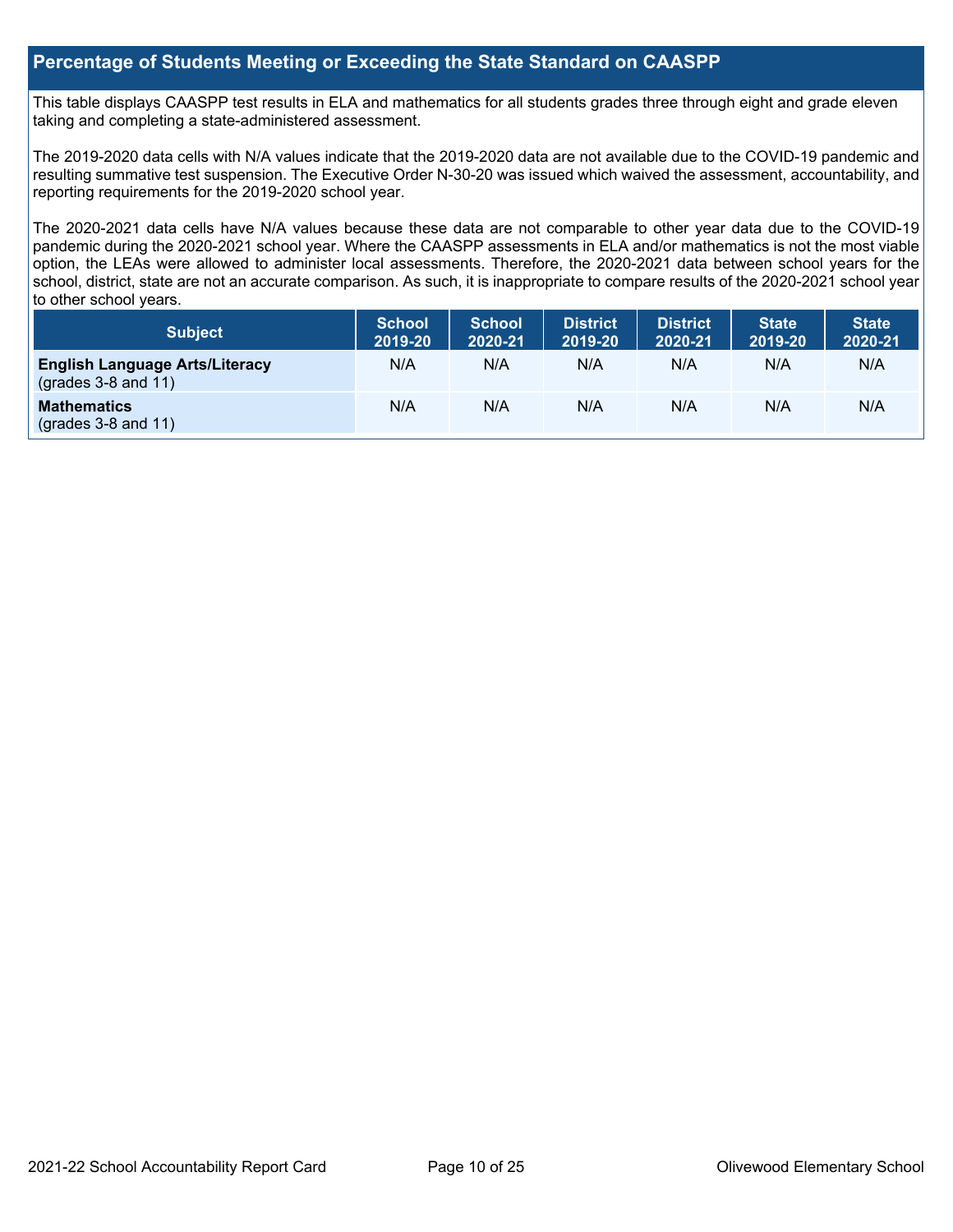# **2020-21 CAASPP Test Results in ELA by Student Group**

 and completing a state-administered assessment. The CDE will populate this table for schools in cases where the school CDE will populate this table with "NT" values, meaning this school did not test students using the CAASPP. See the local This table displays CAASPP test results in ELA by student group for students grades three through eight and grade eleven taking administered the CAASPP assessment. In cases where the school administered a local assessment instead of CAASPP, the assessment(s) table for more information.

| <b>CAASPP</b><br><b>Student Groups</b>               | <b>CAASPP</b><br><b>Total</b><br><b>Enrollment</b> | <b>CAASPP</b><br><b>Number</b><br><b>Tested</b> | <b>CAASPP</b><br><b>Percent</b><br><b>Tested</b> | <b>CAASPP</b><br><b>Percent</b><br><b>Not Tested</b> | <b>CAASPP</b><br><b>Percent</b><br>Met or<br><b>Exceeded</b> |
|------------------------------------------------------|----------------------------------------------------|-------------------------------------------------|--------------------------------------------------|------------------------------------------------------|--------------------------------------------------------------|
| <b>All Students</b>                                  | 332                                                | <b>NT</b>                                       | <b>NT</b>                                        | <b>NT</b>                                            | <b>NT</b>                                                    |
| <b>Female</b>                                        | 164                                                | <b>NT</b>                                       | <b>NT</b>                                        | <b>NT</b>                                            | <b>NT</b>                                                    |
| <b>Male</b>                                          | 168                                                | <b>NT</b>                                       | <b>NT</b>                                        | <b>NT</b>                                            | <b>NT</b>                                                    |
| American Indian or Alaska Native                     | $-\!$                                              | <b>NT</b>                                       | <b>NT</b>                                        | <b>NT</b>                                            | <b>NT</b>                                                    |
| <b>Asian</b>                                         |                                                    | <b>NT</b>                                       | <b>NT</b>                                        | <b>NT</b>                                            | <b>NT</b>                                                    |
| <b>Black or African American</b>                     | $- -$                                              | <b>NT</b>                                       | <b>NT</b>                                        | <b>NT</b>                                            | <b>NT</b>                                                    |
| <b>Filipino</b>                                      | 17                                                 | <b>NT</b>                                       | <b>NT</b>                                        | <b>NT</b>                                            | <b>NT</b>                                                    |
| <b>Hispanic or Latino</b>                            | 296                                                | <b>NT</b>                                       | <b>NT</b>                                        | <b>NT</b>                                            | <b>NT</b>                                                    |
| Native Hawaiian or Pacific Islander                  | $-\!$                                              | <b>NT</b>                                       | <b>NT</b>                                        | <b>NT</b>                                            | <b>NT</b>                                                    |
| <b>Two or More Races</b>                             | $-\!$                                              | <b>NT</b>                                       | <b>NT</b>                                        | <b>NT</b>                                            | <b>NT</b>                                                    |
| <b>White</b>                                         | $\overline{\phantom{a}}$                           | <b>NT</b>                                       | <b>NT</b>                                        | <b>NT</b>                                            | <b>NT</b>                                                    |
| <b>English Learners</b>                              | 154                                                | <b>NT</b>                                       | <b>NT</b>                                        | <b>NT</b>                                            | <b>NT</b>                                                    |
| <b>Foster Youth</b>                                  | $\mathbf{0}$                                       | $\mathbf 0$                                     | $\Omega$                                         | $\mathbf{0}$                                         | 0                                                            |
| <b>Homeless</b>                                      | 38                                                 | <b>NT</b>                                       | <b>NT</b>                                        | <b>NT</b>                                            | <b>NT</b>                                                    |
| <b>Military</b>                                      | $-\!$                                              | <b>NT</b>                                       | <b>NT</b>                                        | <b>NT</b>                                            | <b>NT</b>                                                    |
| <b>Socioeconomically Disadvantaged</b>               | 226                                                | <b>NT</b>                                       | <b>NT</b>                                        | <b>NT</b>                                            | <b>NT</b>                                                    |
| <b>Students Receiving Migrant Education Services</b> | $\mathbf{0}$                                       | $\mathbf 0$                                     | $\mathbf{0}$                                     | $\mathbf 0$                                          | 0                                                            |
| <b>Students with Disabilities</b>                    | 32                                                 | <b>NT</b>                                       | <b>NT</b>                                        | <b>NT</b>                                            | <b>NT</b>                                                    |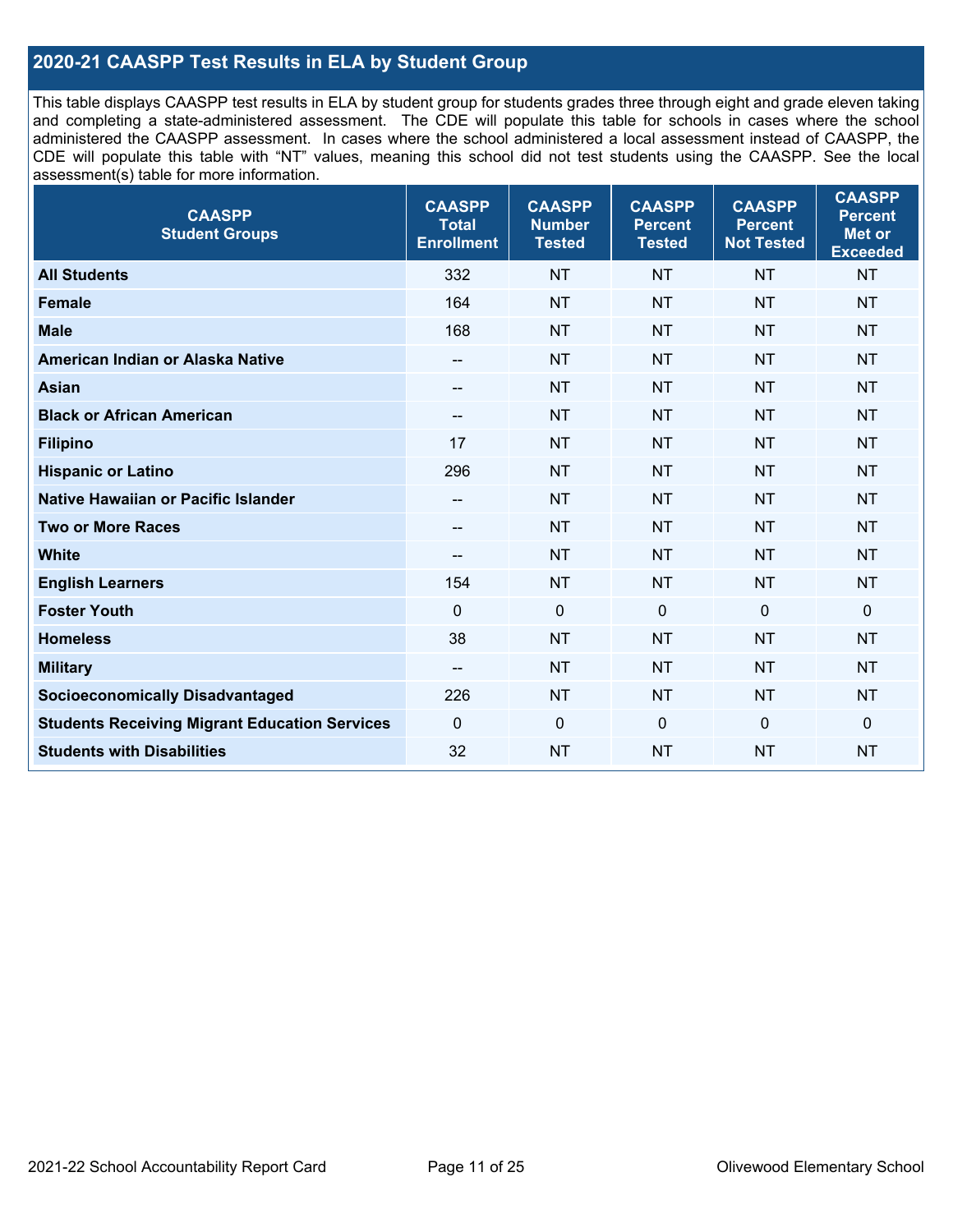# **2020-21 CAASPP Test Results in Math by Student Group**

 This table displays CAASPP test results in Math by student group for students grades three through eight and grade eleven taking and completing a state-administered assessment. The CDE will populate this table for schools in cases where the school CDE will populate this table with "NT" values, meaning this school did not test students using the CAASPP. See the local administered the CAASPP assessment. In cases where the school administered a local assessment instead of CAASPP, the assessment(s) table for more information.

| <b>CAASPP</b><br><b>Student Groups</b>               | <b>CAASPP</b><br><b>Total</b><br><b>Enrollment</b> | <b>CAASPP</b><br><b>Number</b><br><b>Tested</b> | <b>CAASPP</b><br><b>Percent</b><br><b>Tested</b> | <b>CAASPP</b><br><b>Percent</b><br><b>Not Tested</b> | <b>CAASPP</b><br><b>Percent</b><br><b>Met or</b><br><b>Exceeded</b> |
|------------------------------------------------------|----------------------------------------------------|-------------------------------------------------|--------------------------------------------------|------------------------------------------------------|---------------------------------------------------------------------|
| <b>All Students</b>                                  | 332                                                | <b>NT</b>                                       | <b>NT</b>                                        | <b>NT</b>                                            | <b>NT</b>                                                           |
| <b>Female</b>                                        | 164                                                | <b>NT</b>                                       | <b>NT</b>                                        | <b>NT</b>                                            | <b>NT</b>                                                           |
| <b>Male</b>                                          | 168                                                | <b>NT</b>                                       | <b>NT</b>                                        | <b>NT</b>                                            | <b>NT</b>                                                           |
| American Indian or Alaska Native                     | $\qquad \qquad -$                                  | <b>NT</b>                                       | <b>NT</b>                                        | <b>NT</b>                                            | <b>NT</b>                                                           |
| <b>Asian</b>                                         |                                                    | <b>NT</b>                                       | <b>NT</b>                                        | <b>NT</b>                                            | <b>NT</b>                                                           |
| <b>Black or African American</b>                     | $-\!$ $\!-$                                        | <b>NT</b>                                       | <b>NT</b>                                        | <b>NT</b>                                            | <b>NT</b>                                                           |
| <b>Filipino</b>                                      | 17                                                 | <b>NT</b>                                       | <b>NT</b>                                        | <b>NT</b>                                            | <b>NT</b>                                                           |
| <b>Hispanic or Latino</b>                            | 296                                                | <b>NT</b>                                       | <b>NT</b>                                        | <b>NT</b>                                            | <b>NT</b>                                                           |
| <b>Native Hawaiian or Pacific Islander</b>           | $-\!$ $\!-$                                        | <b>NT</b>                                       | <b>NT</b>                                        | <b>NT</b>                                            | <b>NT</b>                                                           |
| <b>Two or More Races</b>                             | $\hspace{0.05cm}$                                  | <b>NT</b>                                       | <b>NT</b>                                        | <b>NT</b>                                            | <b>NT</b>                                                           |
| <b>White</b>                                         | $-\!$ $\!-$                                        | <b>NT</b>                                       | <b>NT</b>                                        | <b>NT</b>                                            | <b>NT</b>                                                           |
| <b>English Learners</b>                              | 154                                                | <b>NT</b>                                       | <b>NT</b>                                        | <b>NT</b>                                            | <b>NT</b>                                                           |
| <b>Foster Youth</b>                                  | $\Omega$                                           | $\mathbf 0$                                     | $\Omega$                                         | 0                                                    | $\mathbf 0$                                                         |
| <b>Homeless</b>                                      | 38                                                 | <b>NT</b>                                       | <b>NT</b>                                        | <b>NT</b>                                            | <b>NT</b>                                                           |
| <b>Military</b>                                      | $-\!$ $\!-$                                        | <b>NT</b>                                       | <b>NT</b>                                        | <b>NT</b>                                            | <b>NT</b>                                                           |
| <b>Socioeconomically Disadvantaged</b>               | 226                                                | <b>NT</b>                                       | <b>NT</b>                                        | <b>NT</b>                                            | <b>NT</b>                                                           |
| <b>Students Receiving Migrant Education Services</b> | $\mathbf{0}$                                       | $\mathbf 0$                                     | $\mathbf 0$                                      | 0                                                    | $\mathbf 0$                                                         |
| <b>Students with Disabilities</b>                    | 32                                                 | <b>NT</b>                                       | <b>NT</b>                                        | <b>NT</b>                                            | <b>NT</b>                                                           |

# **2020-21 Local Assessment Test Results in ELA by Student Group**

 eleven. LEAs/schools will populate this table for schools in cases where the school administered a local assessment. In cases This table displays Local Assessment test results in ELA by student group for students grades three through eight and grade where the school administered the CAASPP assessment, LEAs/schools will populate this table with "N/A" values in all cells, meaning this table is Not Applicable for this school.

| <b>All Students</b>              | 519 | 470 | 90.6        | 9.4          | 36.6        |
|----------------------------------|-----|-----|-------------|--------------|-------------|
| <b>Female</b>                    | 257 | 233 | 90.7        | 9.3          | 42.1        |
| <b>Male</b>                      | 262 | 237 | 90.5        | 9.5          | 31.2        |
| American Indian or Alaska Native |     | 0   | $\mathbf 0$ | 100          | $\mathbf 0$ |
| <b>Asian</b>                     | 5   | 2   | 40          | 60           | 100         |
| <b>Black or African American</b> | 6   | 6   | 100         | $\mathbf{0}$ | 33.3        |
| <b>Filipino</b>                  | 21  | 19  | 90.5        | 9.5          | 78.9        |
| <b>Hispanic or Latino</b>        | 462 | 422 | 91.3        | 8.7          | 34.4        |

2021-22 School Accountability Report Card **Page 12 of 25** Page 12 of 25 Olivewood Elementary School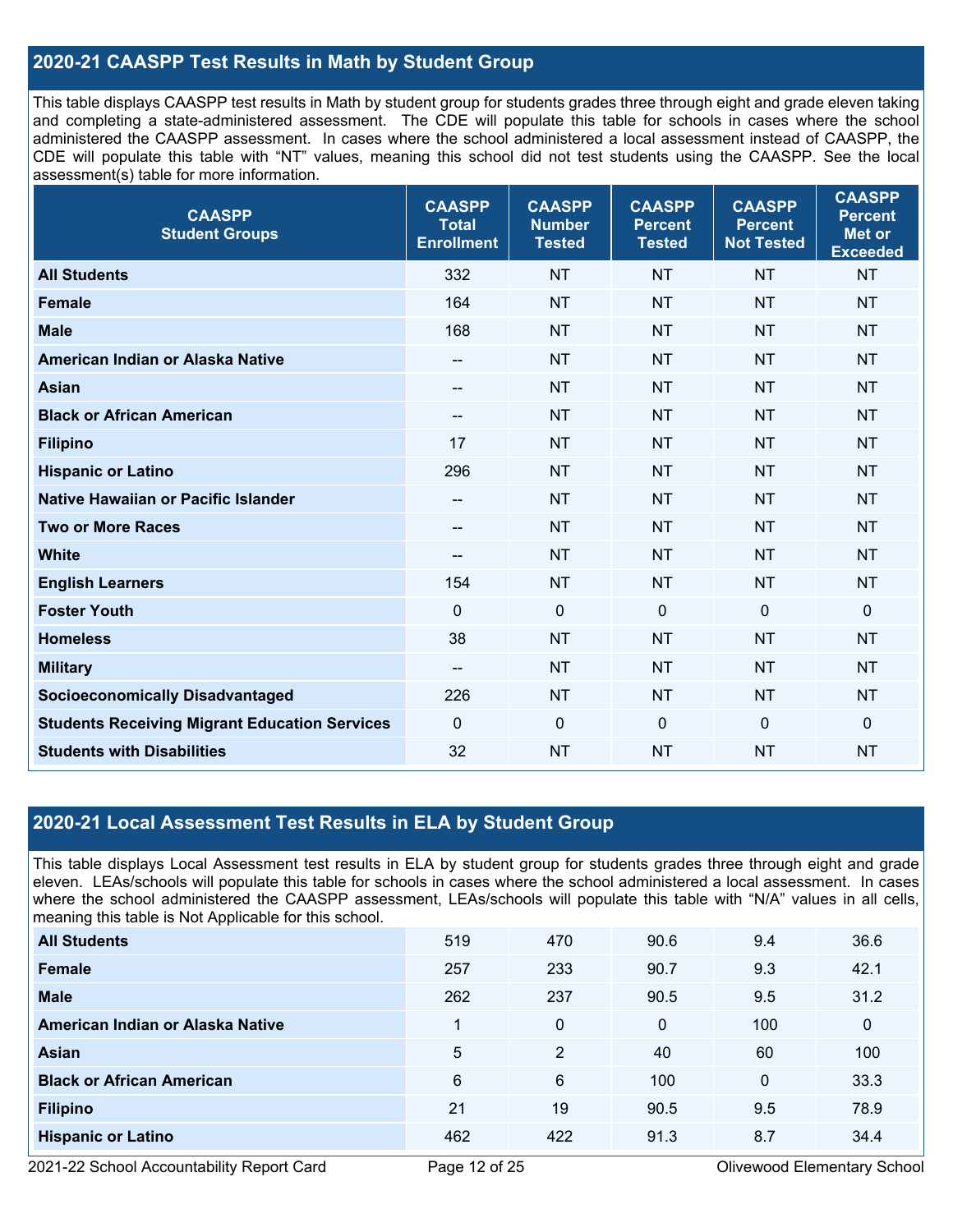| Native Hawaiian or Pacific Islander                                                        | 3              | 3              | 100          | $\mathbf{0}$ | 66.7        |
|--------------------------------------------------------------------------------------------|----------------|----------------|--------------|--------------|-------------|
| <b>Two or More Races</b>                                                                   | 5              | 5              | 100          | $\mathbf{0}$ | 40.0        |
| <b>White</b>                                                                               | $\overline{4}$ | $\overline{2}$ | 50           | 50           | 50          |
| <b>English Learners</b>                                                                    | 240            | 219            | 91.3         | 8.7          | 23.3        |
| <b>Foster Youth</b>                                                                        | 1              | $\mathbf{1}$   | 100          | $\mathbf{0}$ | $\mathbf 0$ |
| <b>Homeless</b>                                                                            | 24             | 21             | 87.5         | 12.5         | 33.3        |
| <b>Military</b>                                                                            | 3              | 3              | 100          | $\mathbf{0}$ | 66.7        |
| <b>Socioeconomically Disadvantaged</b>                                                     | 356            | 317            | 89           | 11           | 35.6        |
| <b>Students Receiving Migrant Education Services</b>                                       | $\mathbf{0}$   | 0              | $\mathbf{0}$ | $\mathbf{0}$ | $\mathbf 0$ |
| <b>Students with Disabilities</b>                                                          | 52             | 43             | 82.7         | 17.3         | 16.3        |
| *At or above the grade-level standard in the context of the local assessment administered. |                |                |              |              |             |

# **2020-21 Local Assessment Test Results in Math by Student Group**

 This table displays Local Assessment test results in Math by student group for students grades three through eight and grade eleven. LEAs/schools will populate this table for schools in cases where the school administered a local assessment. In cases where the school administered the CAASPP assessment, LEAs/schools will populate this table with "N/A" values in all cells, meaning this table is Not Applicable for this school.

| <b>All Students</b>                                                                        | 519          | 475            | 91.5     | 8.5          | 28.2         |
|--------------------------------------------------------------------------------------------|--------------|----------------|----------|--------------|--------------|
| <b>Female</b>                                                                              | 257          | 233            | 90.7     | 9.3          | 27.5         |
| <b>Male</b>                                                                                | 262          | 242            | 92.4     | 7.6          | 28.9         |
| American Indian or Alaska Native                                                           | 1            | 1              | 100      | $\mathbf{0}$ | $\mathbf 0$  |
| <b>Asian</b>                                                                               | 5            | $\overline{2}$ | 40       | 60           | 50           |
| <b>Black or African American</b>                                                           | 6            | 6              | 100      | $\mathbf{0}$ | 16.7         |
| <b>Filipino</b>                                                                            | 21           | 20             | 95.2     | 4.8          | 60           |
| <b>Hispanic or Latino</b>                                                                  | 462          | 428            | 92.6     | 7.4          | 25.7         |
| <b>Native Hawaiian or Pacific Islander</b>                                                 | 3            | 3              | 100      | $\mathbf{0}$ | 33.3         |
| <b>Two or More Races</b>                                                                   | 5            | 4              | 80       | 20           | 50           |
| <b>White</b>                                                                               | 4            | $\overline{2}$ | 50       | 50           | $\mathbf{0}$ |
| <b>English Learners</b>                                                                    | 240          | 224            | 93.3     | 6.7          | 18.8         |
| <b>Foster Youth</b>                                                                        | 1            | $\mathbf{1}$   | 100      | $\Omega$     | $\mathbf{0}$ |
| <b>Homeless</b>                                                                            | 24           | 23             | 95.8     | 4.2          | 21.7         |
| <b>Military</b>                                                                            | 3            | 3              | 100      | $\Omega$     | 66.7         |
| <b>Socioeconomically Disadvantaged</b>                                                     | 356          | 322            | 90.4     | 9.6          | 25.5         |
| <b>Students Receiving Migrant Education Services</b>                                       | $\mathbf{0}$ | $\Omega$       | $\Omega$ | $\mathbf 0$  | $\mathbf 0$  |
| <b>Students with Disabilities</b>                                                          | 52           | 43             | 82.7     | 17.3         | 7            |
| *At or above the grade-level standard in the context of the local assessment administered. |              |                |          |              |              |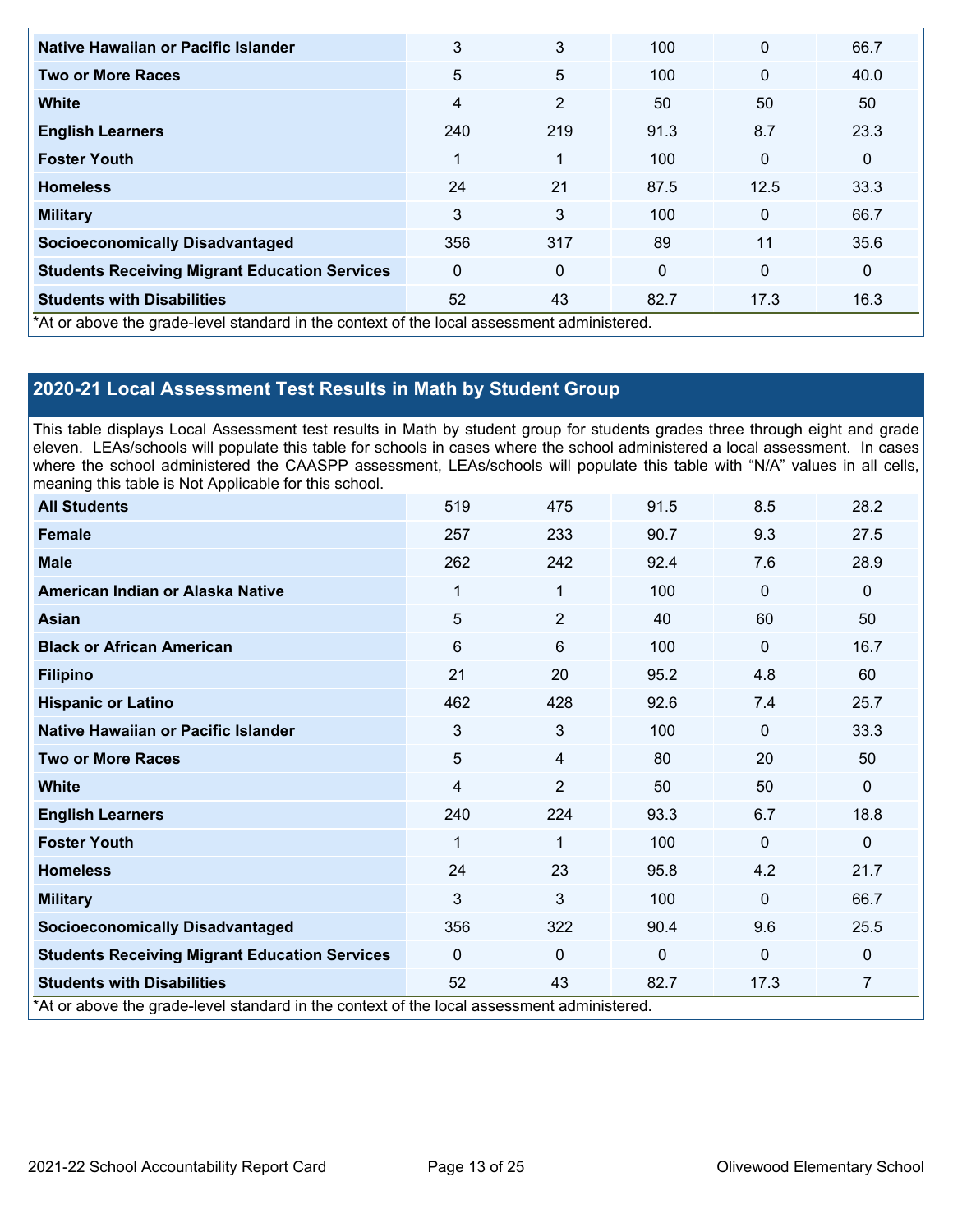# **CAASPP Test Results in Science for All Students**

This table displays the percentage of all students grades five, eight, and High School meeting or exceeding the State Standard.

 resulting summative testing suspension. The Executive Order N-30-20 was issued which waived the assessment, accountability, and reporting requirements for the 2019-2020 school year. The 2019-2020 data cells with N/A values indicate that the 2019-2020 data are not available due to the COVID-19 pandemic and

For any 2020-2021 data cells with N/T values indicate that this school did not test students using the CAASPP Science.

| <b>Subject</b>                                  | <b>School</b> | <b>School</b> | <b>District</b> | <b>District</b> | <b>State</b> | <b>State</b> |
|-------------------------------------------------|---------------|---------------|-----------------|-----------------|--------------|--------------|
|                                                 | 2019-20       | 2020-21       | 2019-20         | 2020-21         | 2019-20      | 2020-21      |
| <b>Science</b><br>(grades 5, 8 and high school) | N/A           | N1            | N/A             | NT              | N/A          | 28.72        |

# **2020-21 CAASPP Test Results in Science by Student Group**

 This table displays CAASPP test results in Science by student group for students grades five, eight, and High School. For any data cells with N/T values indicate that this school did not test students using the CAASPP Science.

| <b>Student Group</b>                                 | <b>Total</b><br><b>Enrollment</b> | <b>Number</b><br><b>Tested</b> | <b>Percent</b><br><b>Tested</b> | <b>Percent</b><br><b>Not Tested</b> | <b>Percent</b><br><b>Met or</b><br><b>Exceeded</b> |
|------------------------------------------------------|-----------------------------------|--------------------------------|---------------------------------|-------------------------------------|----------------------------------------------------|
| <b>All Students</b>                                  | 85                                | <b>NT</b>                      | <b>NT</b>                       | <b>NT</b>                           | <b>NT</b>                                          |
| <b>Female</b>                                        | 44                                | <b>NT</b>                      | <b>NT</b>                       | <b>NT</b>                           | <b>NT</b>                                          |
| <b>Male</b>                                          | 41                                | <b>NT</b>                      | <b>NT</b>                       | <b>NT</b>                           | <b>NT</b>                                          |
| American Indian or Alaska Native                     | 0                                 | $\mathbf 0$                    | $\mathbf 0$                     | $\mathbf 0$                         | $\mathbf{0}$                                       |
| <b>Asian</b>                                         | $\mathbf 0$                       | $\mathbf 0$                    | $\mathbf 0$                     | $\mathbf 0$                         | $\mathbf 0$                                        |
| <b>Black or African American</b>                     | $\pmb{0}$                         | $\mathbf 0$                    | $\mathbf 0$                     | $\mathbf 0$                         | $\mathbf 0$                                        |
| <b>Filipino</b>                                      | $\qquad \qquad -$                 | <b>NT</b>                      | <b>NT</b>                       | <b>NT</b>                           | <b>NT</b>                                          |
| <b>Hispanic or Latino</b>                            | 77                                | <b>NT</b>                      | <b>NT</b>                       | <b>NT</b>                           | <b>NT</b>                                          |
| Native Hawaiian or Pacific Islander                  | $-$                               | <b>NT</b>                      | <b>NT</b>                       | <b>NT</b>                           | <b>NT</b>                                          |
| <b>Two or More Races</b>                             | $\qquad \qquad -$                 | <b>NT</b>                      | <b>NT</b>                       | <b>NT</b>                           | <b>NT</b>                                          |
| <b>White</b>                                         | $\Omega$                          | $\mathbf 0$                    | $\mathbf{0}$                    | $\mathbf 0$                         | $\mathbf{0}$                                       |
| <b>English Learners</b>                              | 22                                | <b>NT</b>                      | <b>NT</b>                       | <b>NT</b>                           | <b>NT</b>                                          |
| <b>Foster Youth</b>                                  | $\mathbf 0$                       | $\mathbf 0$                    | $\mathbf 0$                     | $\mathbf 0$                         | $\mathbf{0}$                                       |
| <b>Homeless</b>                                      | 18                                | <b>NT</b>                      | <b>NT</b>                       | <b>NT</b>                           | <b>NT</b>                                          |
| <b>Military</b>                                      | $\Omega$                          | 0                              | $\mathbf{0}$                    | $\mathbf 0$                         | $\mathbf 0$                                        |
| <b>Socioeconomically Disadvantaged</b>               | 62                                | <b>NT</b>                      | <b>NT</b>                       | <b>NT</b>                           | <b>NT</b>                                          |
| <b>Students Receiving Migrant Education Services</b> | 0                                 | 0                              | $\Omega$                        | $\Omega$                            | $\mathbf{0}$                                       |
| <b>Students with Disabilities</b>                    | $-$                               | <b>NT</b>                      | <b>NT</b>                       | <b>NT</b>                           | <b>NT</b>                                          |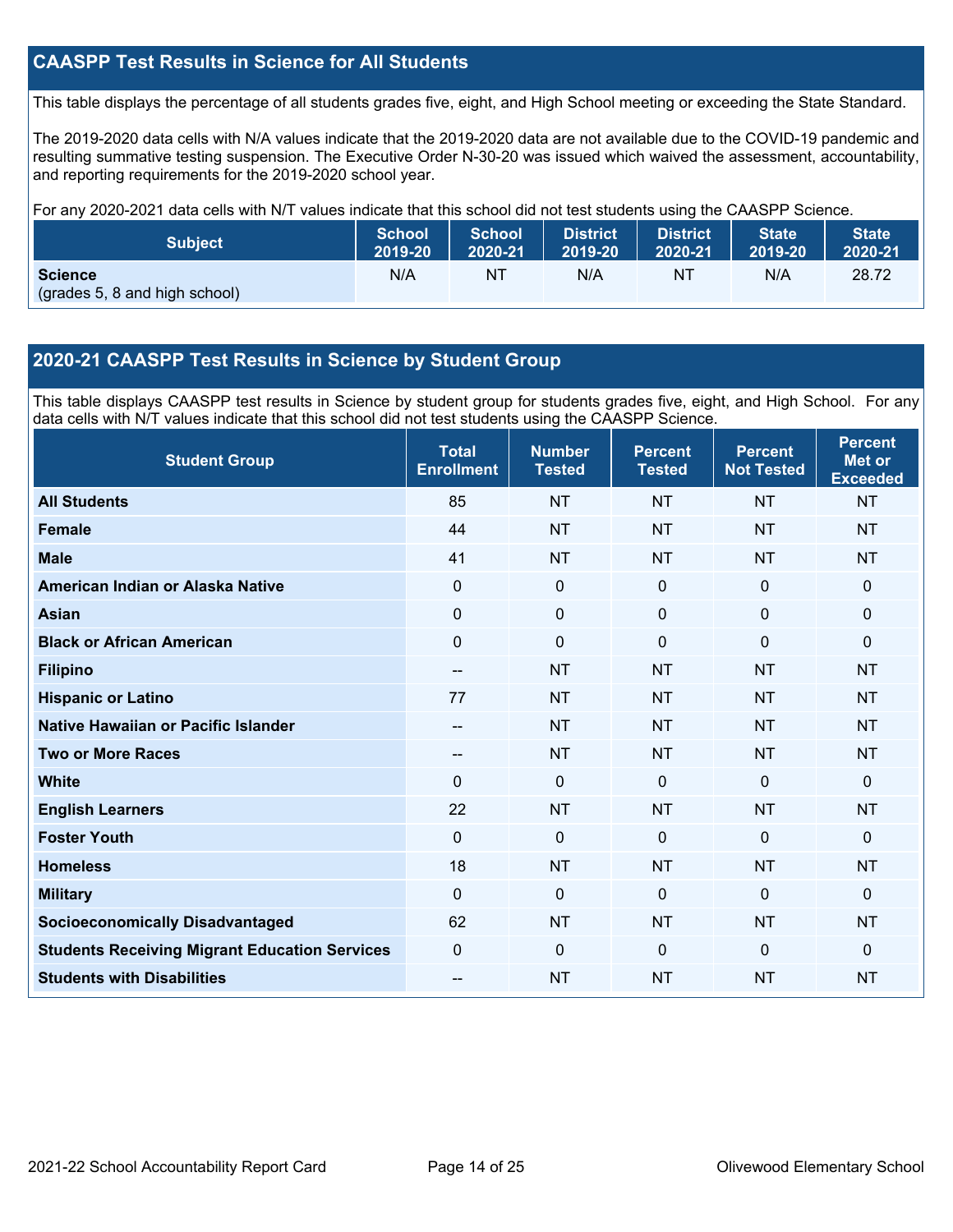# **B. Pupil Outcomes State Priority: Other Pupil Outcomes**

 Pupil Outcomes (Priority 8): Pupil outcomes in the subject area of physical The SARC provides the following information relevant to the State priority: Other education.

# **2020-21 California Physical Fitness Test Results**

 Due to the COVID-19 crisis, the Physical Fitness Test was suspended during the 2020-2021 school year and therefore no data are reported and each cell in this table is populated with "N/A."

| <b>Grade Level</b> | <b>Four of Six Fitness Standards</b> | <b>Five of Six Fitness Standards   Six of Six Fitness Standards</b> | Percentage of Students Meeting   Percentage of Students Meeting   Percentage of Students Meeting |
|--------------------|--------------------------------------|---------------------------------------------------------------------|--------------------------------------------------------------------------------------------------|
| Grade 5            | N/A                                  | N/A                                                                 | N/A                                                                                              |
| Grade 7            | N/A                                  | N/A                                                                 | N/A                                                                                              |
| Grade 9            | N/A                                  | N/A                                                                 | N/A                                                                                              |

# **C. Engagement State Priority: Parental Involvement**

The SARC provides the following information relevant to the State priority: Parental Involvement (Priority 3): Efforts the school district makes to seek parent input in making decisions regarding the school district and at each school site.

# **2021-22 Opportunities for Parental Involvement**

Olivewood community believes that Parent Engagement is essential for student success. Currently, we have virtual parent opportunities. Safety is a priority and with our Covid-19 Safe Reopening Plan we currently do not have volunteers physically onsite. However, we still make every effort to involve families virtually.

Please contact Lupita Saunders at (619) 336-8752 for parent involvement opportunities.

Here are a few examples of parent involvement opportunities:

- ¬ School/Classroom Newsletter
- ¬ Parent Workshops Sponsored by Teachers
- ¬ Parent Nutrition Workshops
- ¬ Parent Teacher Association (PTA)
- ¬ Family Curriculum Night
- ¬ School Festivals & Programs
- ¬ Back to School Night
- ¬ Open House
- ¬ Parent-Teacher Conferences
- ¬ School Site Council
- ¬ English Learners Advisory Committee (ELAC)
- ¬ Parent Education Classes
- ¬ Coffee with the Principal
- School assemblies

\*Currently all of these events are virtual.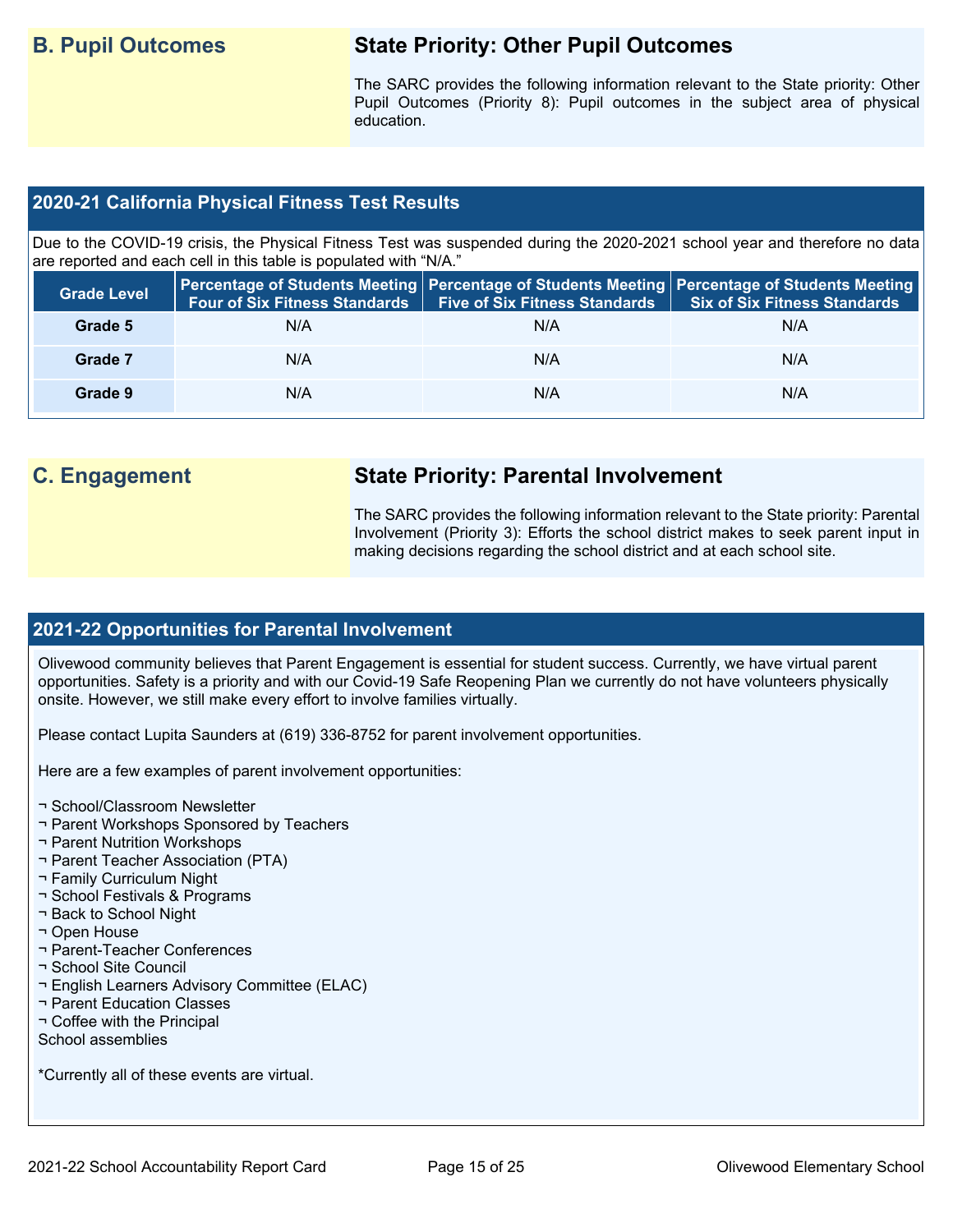# **2020-21 Chronic Absenteeism by Student Group**

| <b>Student Group</b>                                 | <b>Cumulative</b><br><b>Enrollment</b> | <b>Chronic</b><br><b>Absenteeism</b><br><b>Eligible Enrollment</b> | <b>Chronic</b><br><b>Absenteeism</b><br><b>Count</b> | <b>Chronic</b><br><b>Absenteeism</b><br><b>Rate</b> |
|------------------------------------------------------|----------------------------------------|--------------------------------------------------------------------|------------------------------------------------------|-----------------------------------------------------|
| <b>All Students</b>                                  | 565                                    | 553                                                                | 124                                                  | 22.4                                                |
| <b>Female</b>                                        | 277                                    | 274                                                                | 67                                                   | 24.5                                                |
| <b>Male</b>                                          | 288                                    | 279                                                                | 57                                                   | 20.4                                                |
| American Indian or Alaska Native                     | 1                                      | 1                                                                  | $\mathbf{0}$                                         | 0.0                                                 |
| <b>Asian</b>                                         | 6                                      | 6                                                                  | 1                                                    | 16.7                                                |
| <b>Black or African American</b>                     | 8                                      | 8                                                                  | 1                                                    | 12.5                                                |
| <b>Filipino</b>                                      | 24                                     | 23                                                                 | $\overline{4}$                                       | 17.4                                                |
| <b>Hispanic or Latino</b>                            | 506                                    | 495                                                                | 111                                                  | 22.4                                                |
| Native Hawaiian or Pacific Islander                  | 3                                      | 3                                                                  | $\mathbf 0$                                          | 0.0                                                 |
| <b>Two or More Races</b>                             | 8                                      | 8                                                                  | 3                                                    | 37.5                                                |
| White                                                | 5                                      | 5                                                                  | 1                                                    | 20.0                                                |
| <b>English Learners</b>                              | 295                                    | 291                                                                | 66                                                   | 22.7                                                |
| <b>Foster Youth</b>                                  | $\overline{2}$                         | $\overline{2}$                                                     | 1                                                    | 50.0                                                |
| <b>Homeless</b>                                      | 26                                     | 26                                                                 | 8                                                    | 30.8                                                |
| <b>Socioeconomically Disadvantaged</b>               | 400                                    | 392                                                                | 95                                                   | 24.2                                                |
| <b>Students Receiving Migrant Education Services</b> | $\mathbf{0}$                           | $\Omega$                                                           | $\Omega$                                             | 0.0                                                 |
| <b>Students with Disabilities</b>                    | 71                                     | 70                                                                 | 17                                                   | 24.3                                                |

# **C. Engagement State Priority: School Climate**

 The SARC provides the following information relevant to the State priority: School Climate (Priority 6):

- Pupil suspension rates;
- Pupil expulsion rates; and
- Other local measures on the sense of safety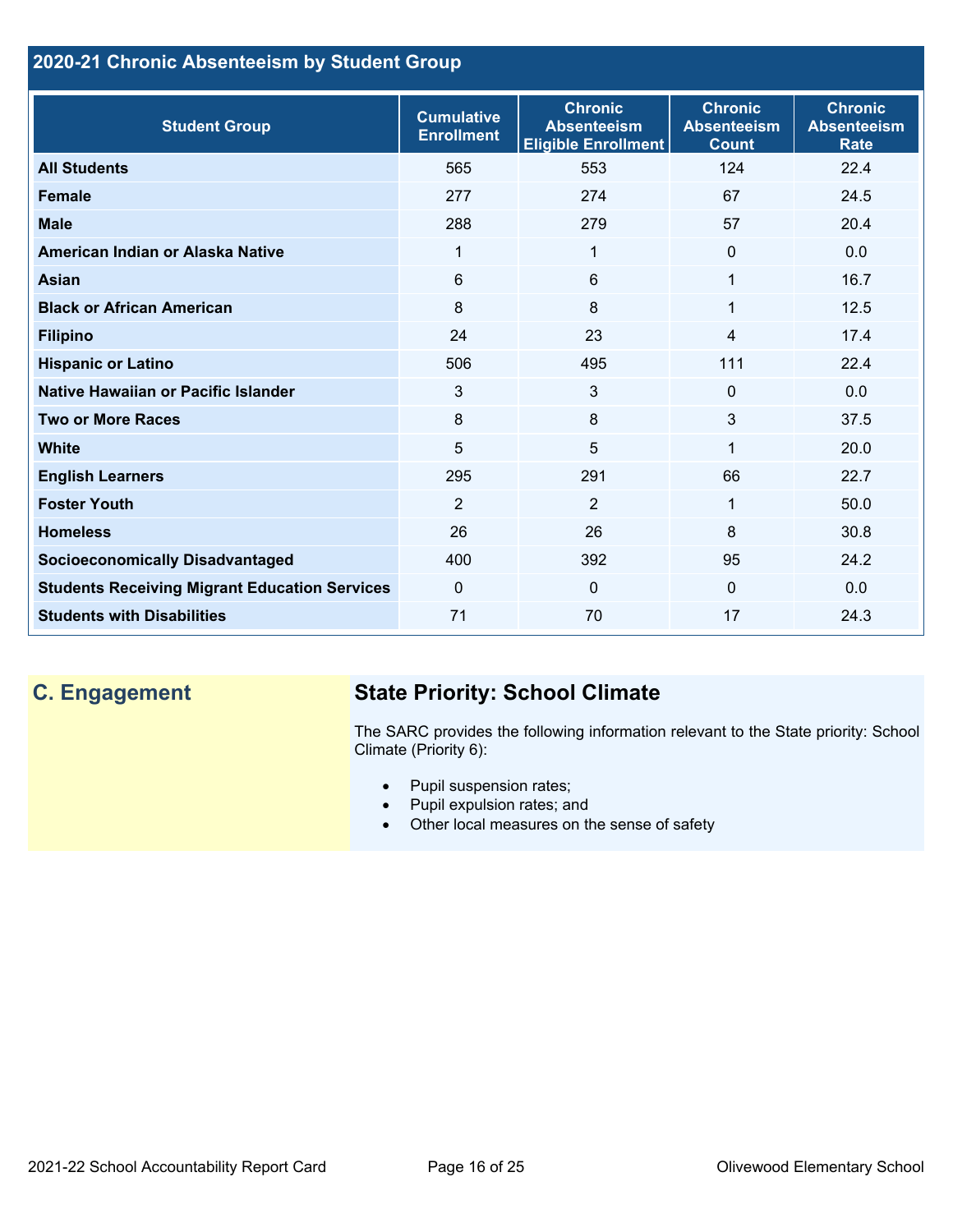# **Suspensions and Expulsions**

This table displays suspensions and expulsions data collected between July through June, each full school year respectively. This table displays suspensions and expulsions data collected between July through June, each full school year respectively.<br>Data collected during the 2020-21 school year may not be comparable to earlier years of this coll learning mode instruction in response to the COVID-19 pandemic.

| <b>Subject</b>     | <b>School</b><br>2018-19 | <b>School</b><br>2020-21 | <b>District</b><br>2018-19 | <b>District</b><br>2020-21 | <b>State</b><br>2018-19 | <b>State</b><br>2020-21 |
|--------------------|--------------------------|--------------------------|----------------------------|----------------------------|-------------------------|-------------------------|
| <b>Suspensions</b> | 0.31                     | 0.00                     | 1.58                       | 0.00                       | 3.47                    | 0.20                    |
| <b>Expulsions</b>  | 0.00                     | 0.00                     | 0.00                       | 0.00                       | 0.08                    | 0.00                    |

 2019-2020 school year is a partial school year due to the COVID-19 crisis. As such, it would be inappropriate to make any This table displays suspensions and expulsions data collected between July through February, partial school year due to the COVID-19 pandemic. The 2019-2020 suspensions and expulsions rate data are not comparable to other year data because the comparisons in rates of suspensions and expulsions in the 2019-2020 school year compared to other school years.

| <b>Subject</b>     | <b>School</b><br>2019-20 | <b>District</b><br>2019-20 | <b>State</b><br>2019-20 |
|--------------------|--------------------------|----------------------------|-------------------------|
| <b>Suspensions</b> | 0.33                     | 0.78                       | 2.45                    |
| <b>Expulsions</b>  | 0.00                     | 0.00                       | 0.05                    |

# **2020-21 Suspensions and Expulsions by Student Group**

| <b>Student Group</b>                                 | <b>Suspensions Rate</b> | <b>Expulsions Rate</b> |
|------------------------------------------------------|-------------------------|------------------------|
| <b>All Students</b>                                  | 0.00                    | 0.00                   |
| <b>Female</b>                                        | 0.00                    | 0.00                   |
| <b>Male</b>                                          | 0.00                    | 0.00                   |
| American Indian or Alaska Native                     | 0.00                    | 0.00                   |
| Asian                                                | 0.00                    | 0.00                   |
| <b>Black or African American</b>                     | 0.00                    | 0.00                   |
| <b>Filipino</b>                                      | 0.00                    | 0.00                   |
| <b>Hispanic or Latino</b>                            | 0.00                    | 0.00                   |
| Native Hawaiian or Pacific Islander                  | 0.00                    | 0.00                   |
| <b>Two or More Races</b>                             | 0.00                    | 0.00                   |
| <b>White</b>                                         | 0.00                    | 0.00                   |
| <b>English Learners</b>                              | 0.00                    | 0.00                   |
| <b>Foster Youth</b>                                  | 0.00                    | 0.00                   |
| <b>Homeless</b>                                      | 0.00                    | 0.00                   |
| <b>Socioeconomically Disadvantaged</b>               | 0.00                    | 0.00                   |
| <b>Students Receiving Migrant Education Services</b> | 0.00                    | 0.00                   |
| <b>Students with Disabilities</b>                    | 0.00                    | 0.00                   |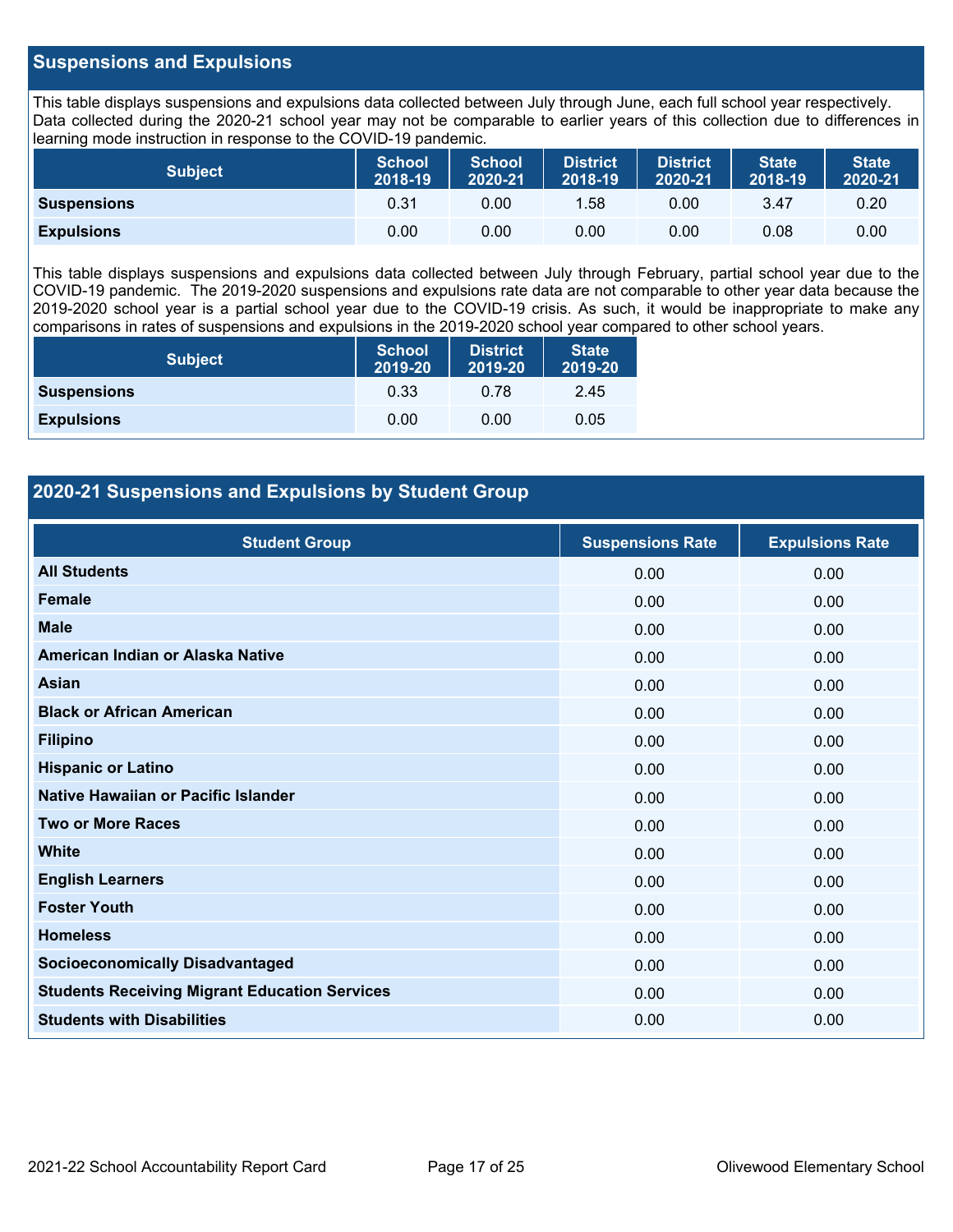# **2021-22 School Safety Plan**

### SB187 Safety Plan

 Date the plan was last reviewed with the staff: October 4, 2021 Date the plan was last updated: October 1, 2021

 for inspection by the public at each school. Safety information is also provided via our Safety Flip Charts that are hung in every The Comprehensive Safe School Plan includes data regarding school crime, safe school procedures and compliance with laws including: (1) child abuse reporting, (2) disaster response, (3) suspension and expulsion policies, (4) notification of teachers of dangerous pupils, (5) sexual harassment, (6) school wide dress codes prohibiting gang-related apparel, (7) procedures for safe ingress and egress from school, (8) procedures to ensure a safe and orderly environment conducive to learning, and (9) rules and procedures on school discipline adopted pursuant to Ed Code Sections 35291 and 35291.5. A copy of the plan is available classroom and reviewed regularly.

Our staff is committed to maintaining a safe, secure, and aesthetically pleasing environment for our students. The District's Comprehensive Emergency Disaster Plan is aimed at providing security for students, teachers, and family members in case of unexpected and disruptive events.

# **D. Other SARC Information Information Required in the SARC**

 The information in this section is required to be in the SARC but is not included in the state priorities for LCFF.

# **2018-19 Elementary Average Class Size and Class Size Distribution**

 indicates how many classes fall into each size category (a range of total students per class). The "Other" category is for multi-This table displays the 2018-19 average class size and class size distribution. The columns titled "Number of Classes" grade level classes.

| <b>Grade Level</b> | Average<br><b>Class Size</b> | 1-20 Students | Number of Classes with   Number of Classes with   Number of Classes with<br>21-32 Students | 33+ Students |
|--------------------|------------------------------|---------------|--------------------------------------------------------------------------------------------|--------------|
| K                  | 20                           |               |                                                                                            |              |
|                    | 21                           |               |                                                                                            |              |
|                    | 22                           |               | 3                                                                                          |              |
|                    | 22                           |               |                                                                                            |              |
|                    | 32                           |               |                                                                                            |              |
|                    | 33                           |               |                                                                                            |              |
|                    | 24                           |               |                                                                                            |              |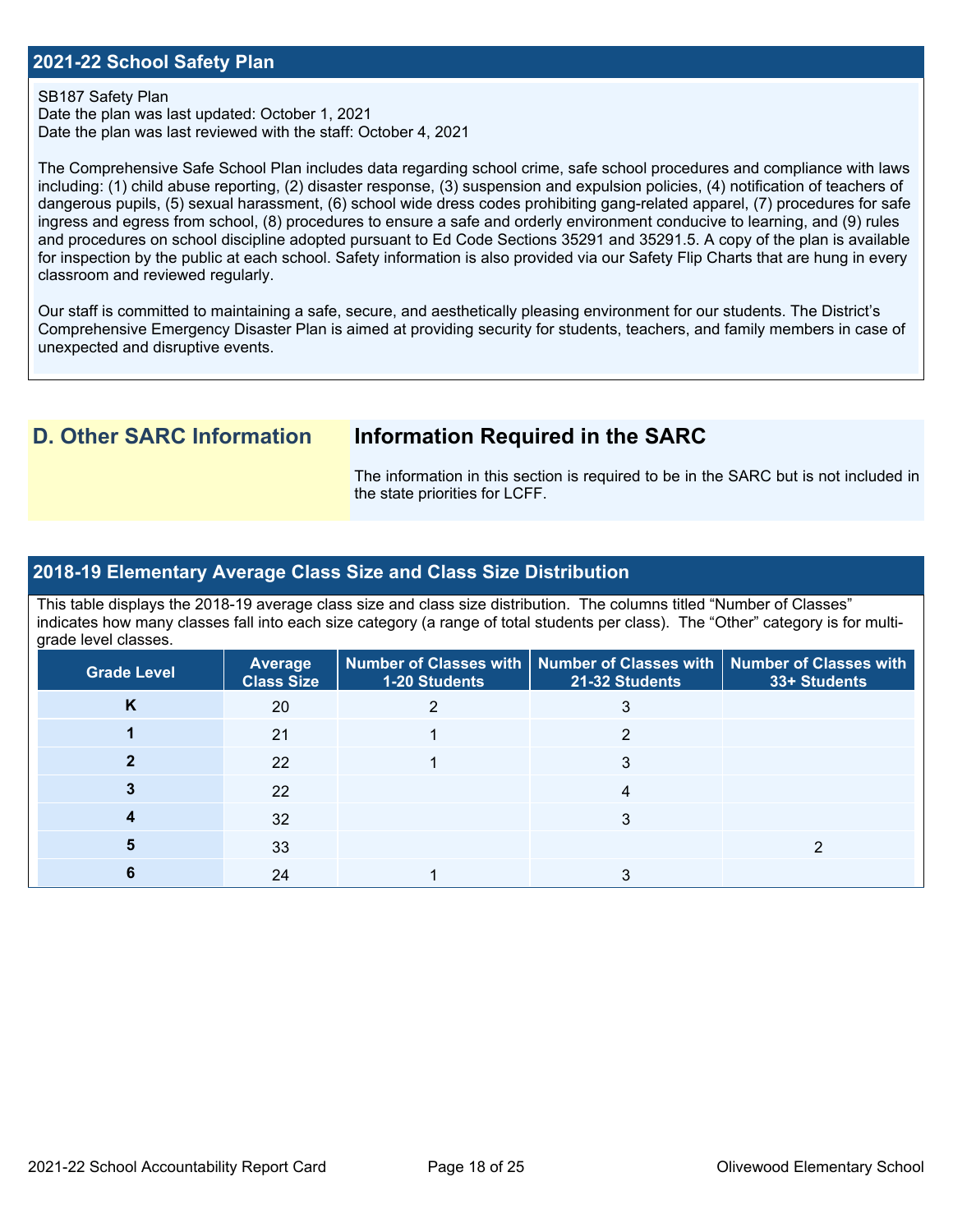# **2019-20 Elementary Average Class Size and Class Size Distribution**

This table displays the 2019-20 average class size and class size distribution. The columns titled "Number of Classes" indicates how many classes fall into each size category (a range of total students per class). The "Other" category is for multi-grade level classes.

| <b>Grade Level</b> | <b>Average</b><br><b>Class Size</b> | 1-20 Students | Number of Classes with   Number of Classes with   Number of Classes with<br>21-32 Students | 33+ Students |
|--------------------|-------------------------------------|---------------|--------------------------------------------------------------------------------------------|--------------|
| K                  | 19                                  |               | 3                                                                                          |              |
|                    | 19                                  | 3             |                                                                                            |              |
|                    | 20                                  | 2             |                                                                                            |              |
|                    | 22                                  |               | 4                                                                                          |              |
|                    | 31                                  |               | 2                                                                                          |              |
| 5                  | 30                                  |               | າ                                                                                          |              |
| 6                  | 29                                  |               | 2                                                                                          |              |
| <b>Other</b>       | 24                                  |               | 2                                                                                          |              |

# **2020-21 Elementary Average Class Size and Class Size Distribution**

This table displays the 2020-21 average class size and class size distribution. The columns titled "Number of Classes" indicates how many classes fall into each size category (a range of total students per class). The "Other" category is for multi-grade level classes.

| <b>Grade Level</b> | <b>Average</b><br><b>Class Size</b> | 1-20 Students | Number of Classes with   Number of Classes with   Number of Classes with<br>21-32 Students | 33+ Students |
|--------------------|-------------------------------------|---------------|--------------------------------------------------------------------------------------------|--------------|
| K                  | 16                                  | 5             |                                                                                            |              |
|                    | 23                                  |               | 3                                                                                          |              |
|                    | 20                                  |               | າ                                                                                          |              |
|                    | 19                                  |               |                                                                                            |              |
|                    | 28                                  |               | 3                                                                                          |              |
| 5                  | 27                                  |               | 3                                                                                          |              |
| 6                  | 30                                  |               | 3                                                                                          |              |
| <b>Other</b>       | 9                                   |               |                                                                                            |              |

# **2020-21 Ratio of Pupils to Academic Counselor**

This table displays the ratio of pupils to Academic Counselor. One full time equivalent (FTE) equals one staff member working full time; one FTE could also represent two staff members who each work 50 percent of full time.

| Title                               | <b>Ratio</b> |
|-------------------------------------|--------------|
| <b>Pupils to Academic Counselor</b> | 546          |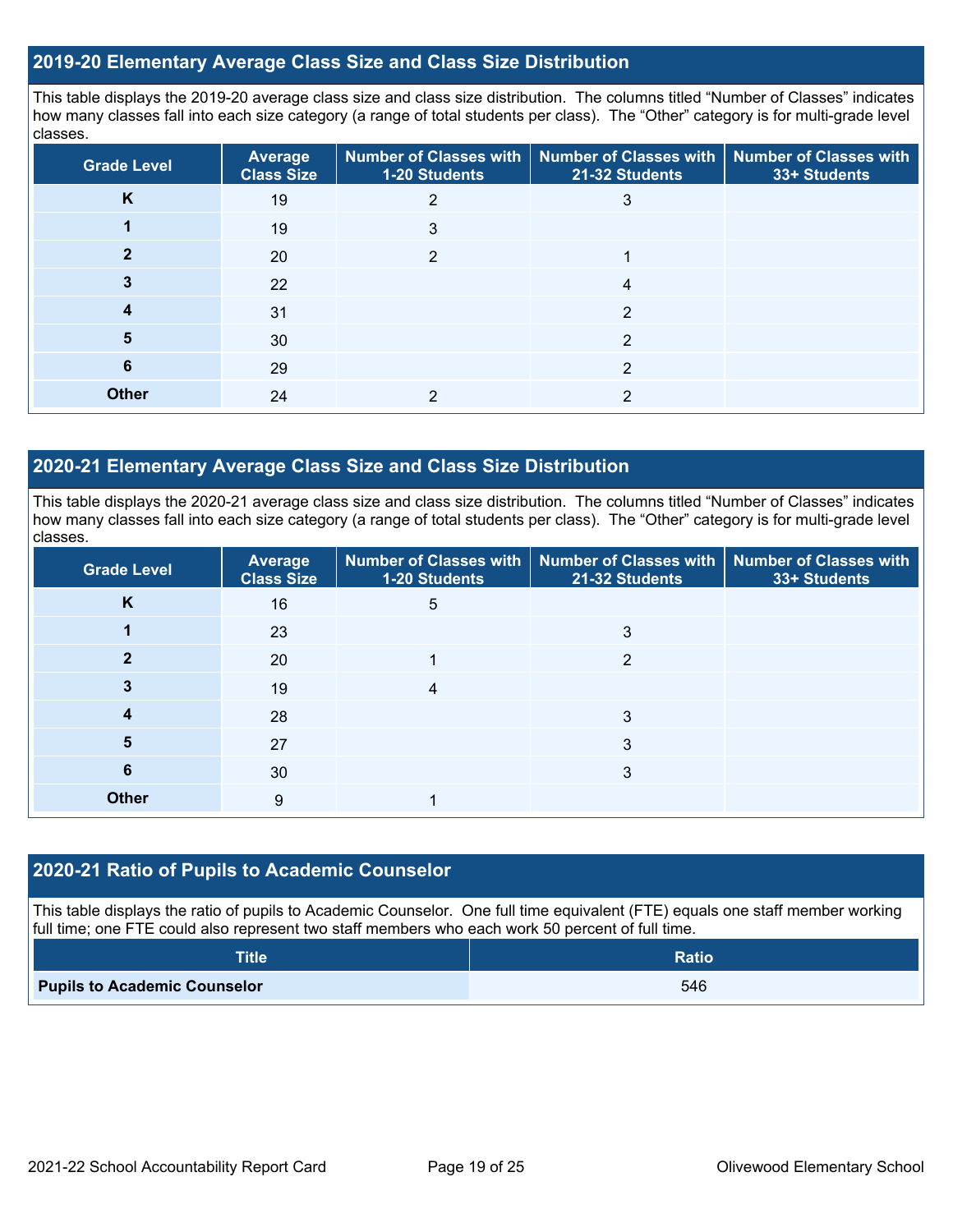# **2020-21 Student Support Services Staff**

This table displays the number of FTE support staff assigned to this school. One full time equivalent (FTE) equals one staff member working full time; one FTE could also represent two staff members who each work 50 percent of full time.

| <b>Title</b>                                                         | <b>Number of FTE Assigned to School</b> |
|----------------------------------------------------------------------|-----------------------------------------|
| <b>Counselor (Academic, Social/Behavioral or Career Development)</b> |                                         |
| Library Media Teacher (Librarian)                                    | $\mathbf{0}$                            |
| <b>Library Media Services Staff (Paraprofessional)</b>               | $\mathbf{0}$                            |
| <b>Psychologist</b>                                                  |                                         |
| <b>Social Worker</b>                                                 | $\Omega$                                |
| <b>Speech/Language/Hearing Specialist</b>                            |                                         |
| <b>Resource Specialist (non-teaching)</b>                            | $\Omega$                                |
| <b>Other</b>                                                         | 1.6                                     |

# **2019-20 Expenditures Per Pupil and School Site Teacher Salaries**

 This table displays the 2019-20 expenditures per pupil and average teach salary for this school. Cells with N/A values do not require data.

| <b>Level</b>                                         | <b>Total</b><br><b>Expenditures</b><br><b>Per Pupil</b> | <b>Expenditures</b><br><b>Per Pupil</b><br>(Restricted) | <b>Expenditures</b><br><b>Per Pupil</b><br>(Unrestricted) | Average<br><b>Teacher</b><br><b>Salary</b> |
|------------------------------------------------------|---------------------------------------------------------|---------------------------------------------------------|-----------------------------------------------------------|--------------------------------------------|
| <b>School Site</b>                                   | \$6,833                                                 | \$230                                                   | \$6,603                                                   | \$83,320                                   |
| <b>District</b>                                      | N/A                                                     | N/A                                                     | \$6.447                                                   | \$83,098                                   |
| <b>Percent Difference - School Site and District</b> | N/A                                                     | N/A                                                     | 2.4                                                       | 0.3                                        |
| <b>State</b>                                         |                                                         |                                                         | \$8,444                                                   | \$82,431                                   |
| <b>Percent Difference - School Site and State</b>    | N/A                                                     | N/A                                                     | $-24.5$                                                   | 1.1                                        |

# **2020-21 Types of Services Funded**

In addition to the State General Fund, National School District receives state and federal funding for the following: categorical, special education, and other support programs.

Title I \$132,910 LCAP Supplemental and Concentration Funds \$169,445 Total \$ 302,355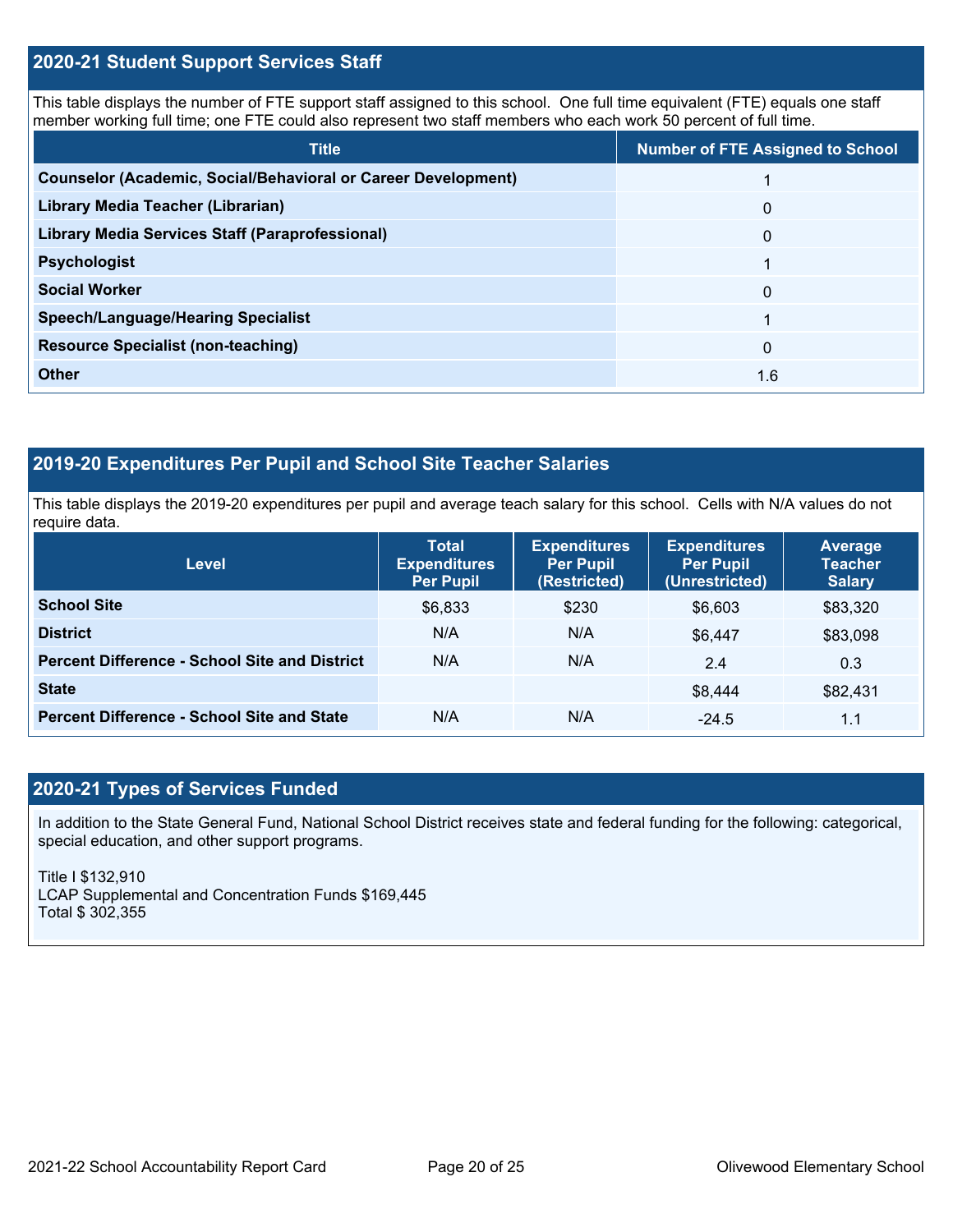# **2019-20 Teacher and Administrative Salaries**

This table displays the 2019-20 Teacher and Administrative salaries. For detailed information on salaries, see the CDE Certification Salaries & Benefits web page at<http://www.cde.ca.gov/ds/fd/cs/>.

| Category                                             | <b>District</b><br><b>Amount</b> | <b>State Average</b><br>for Districts<br>in Same Category |
|------------------------------------------------------|----------------------------------|-----------------------------------------------------------|
| <b>Beginning Teacher Salary</b>                      | \$49,557                         | \$51,450                                                  |
| <b>Mid-Range Teacher Salary</b>                      | \$73,699                         | \$80,263                                                  |
| <b>Highest Teacher Salary</b>                        | \$106,425                        | \$101,012                                                 |
| <b>Average Principal Salary (Elementary)</b>         | \$136,181                        | \$128,082                                                 |
| <b>Average Principal Salary (Middle)</b>             | \$0                              | \$132,453                                                 |
| <b>Average Principal Salary (High)</b>               | \$0                              | \$134,792                                                 |
| <b>Superintendent Salary</b>                         | \$210,492                        | \$197,968                                                 |
| <b>Percent of Budget for Teacher Salaries</b>        | 34%                              | 34%                                                       |
| <b>Percent of Budget for Administrative Salaries</b> | 5%                               | 6%                                                        |

## **Professional Development**

 believe that professional development is an important educational component. At our school site we are primarily focused in Olivewood School is determined to give students the highest quality education possible. In order to meet students' needs, we two areas, Language Arts and Mathematics. This is a decision derived by our school data and student needs. Educators learn best practices in these fields in various ways. Professional learning communities, workshops, conferences, and lesson studies are some of the ways that Olivewood teachers excel in their learning and teaching.

 Teachers are supported continuously. During implementation, the principal is in classrooms daily observing and providing valuable feedback. The school has a leadership team that also provides ideas such as lesson studies, coaching, and walkthroughs to learn from each other. Data teams meet monthly and reflections are done on student progress. Teachers reflect on what is working, what needs refining, and next steps. Classroom educators also have constant communication with our Language Arts Specialist who is an expert in her field and she provides coaching, suggestions, co-teaching, and facilitating of professional development.

 development for all teachers. The District also assists in the coordination of the New Teacher Induction Support Program for year one and two teachers. Furthermore, educators who are experiencing difficultly or need improvement have access to the In addition, the National School District calendar earmarks full days and early release time for providing site-based professional PAR (Peer Assistance Review) Program.

This table displays the number of school days dedicated to staff development and continuous improvement.

| <b>Subject</b>                                                                  |    | 2019-20 2020-21 2021-22 |    |
|---------------------------------------------------------------------------------|----|-------------------------|----|
| Number of school days dedicated to Staff Development and Continuous Improvement | 26 |                         | 19 |

# **National School District 2020-21 Local Accountability Report Card (LARC) Addendum**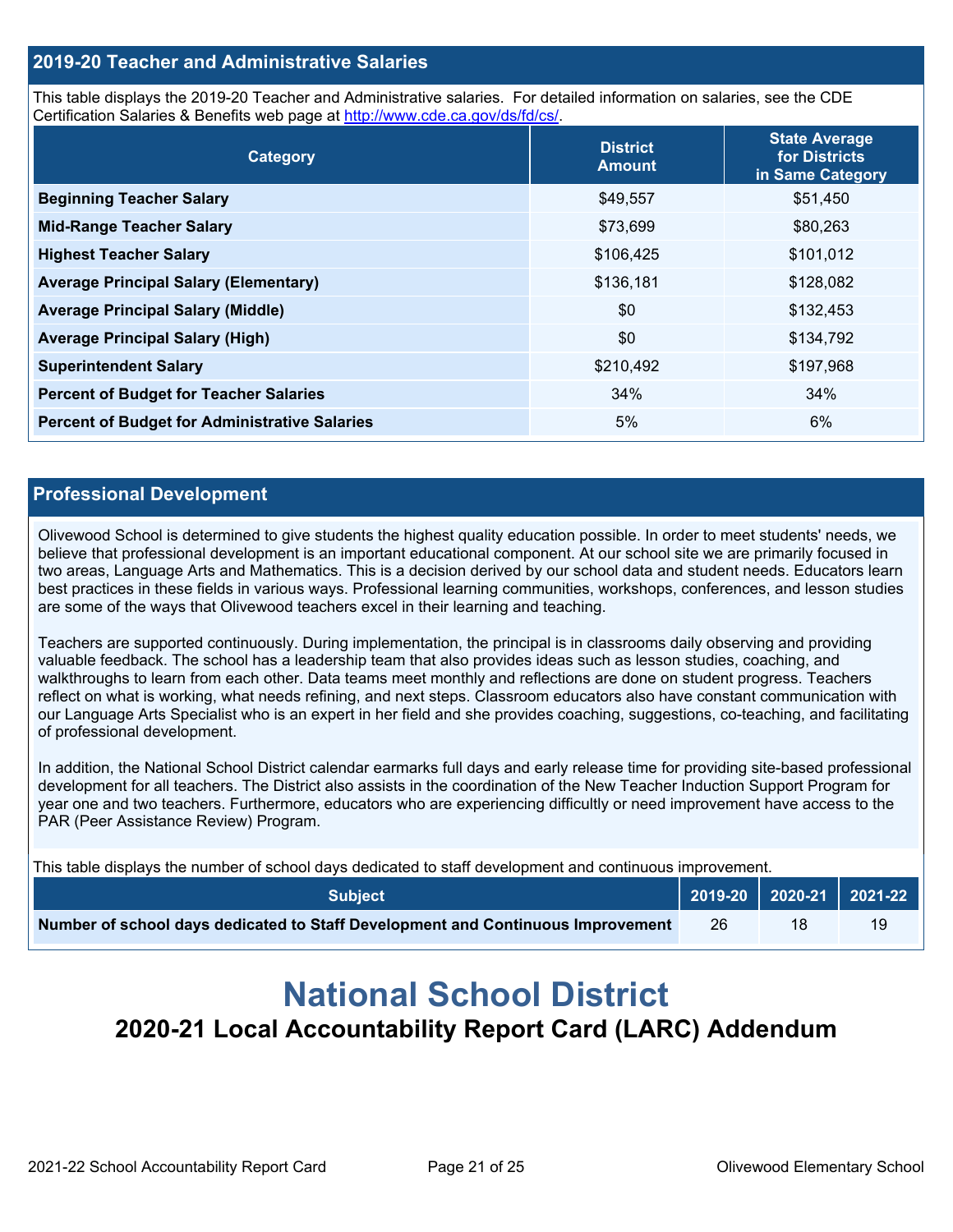# **Local Accountability Report Card (LARC) Addendum**

**2020-21 Local Accountability Report Card (LARC) Addendum Overview** 



 On July 14, 2021, the California State Board of Education (SBE) determined that the California Department of Education (CDE) will use the SARC as the mechanism to conduct a one-time data collection of the LEA-level aggregate test results of all school's local assessments administered during the 2020–2021 school year in order to meet the federal Every Students Succeeds Act (ESSA) reporting requirement for the Local Educational Agency Accountability Report Cards (LARCs).

Each local educational agency (LEA) is responsible for preparing and posting their annual LARC in accordance with the federal ESSA. As a courtesy, the CDE prepares and posts the LARCs on behalf of all LEAs.

 to report their aggregate local assessments test results at the LEA-level to the CDE by populating the tables below via the SARC. These data will be used to meet the Only for the 2020–2021 school year and the 2020–2021 LARCs, LEAs are required LEAs' federal requirement for their LARCs. Note that it is the responsibility of the school and LEA to ensure that all student privacy and suppression rules are in place when reporting data in Tables 3 and 4 in the Addendum, as applicable.

The tables below are not part of the SBE approved 2020–2021 SARC template but rather are the mechanism by which these required data will be collected from LEAs.

For purposes of the LARC and the following tables, an LEA is defined as a school district, a county office of education, or a direct funded charter school.

| 2021-22 District Contact Information |                          |  |
|--------------------------------------|--------------------------|--|
| <b>District Name</b>                 | National School District |  |
| <b>Phone Number</b>                  | $(619)$ 336-7500         |  |
| Superintendent                       | Dr. Leighangela Brady    |  |
| <b>Email Address</b>                 | lbrady@nsd.us            |  |
| <b>District Website Address</b>      | www.nsd.us               |  |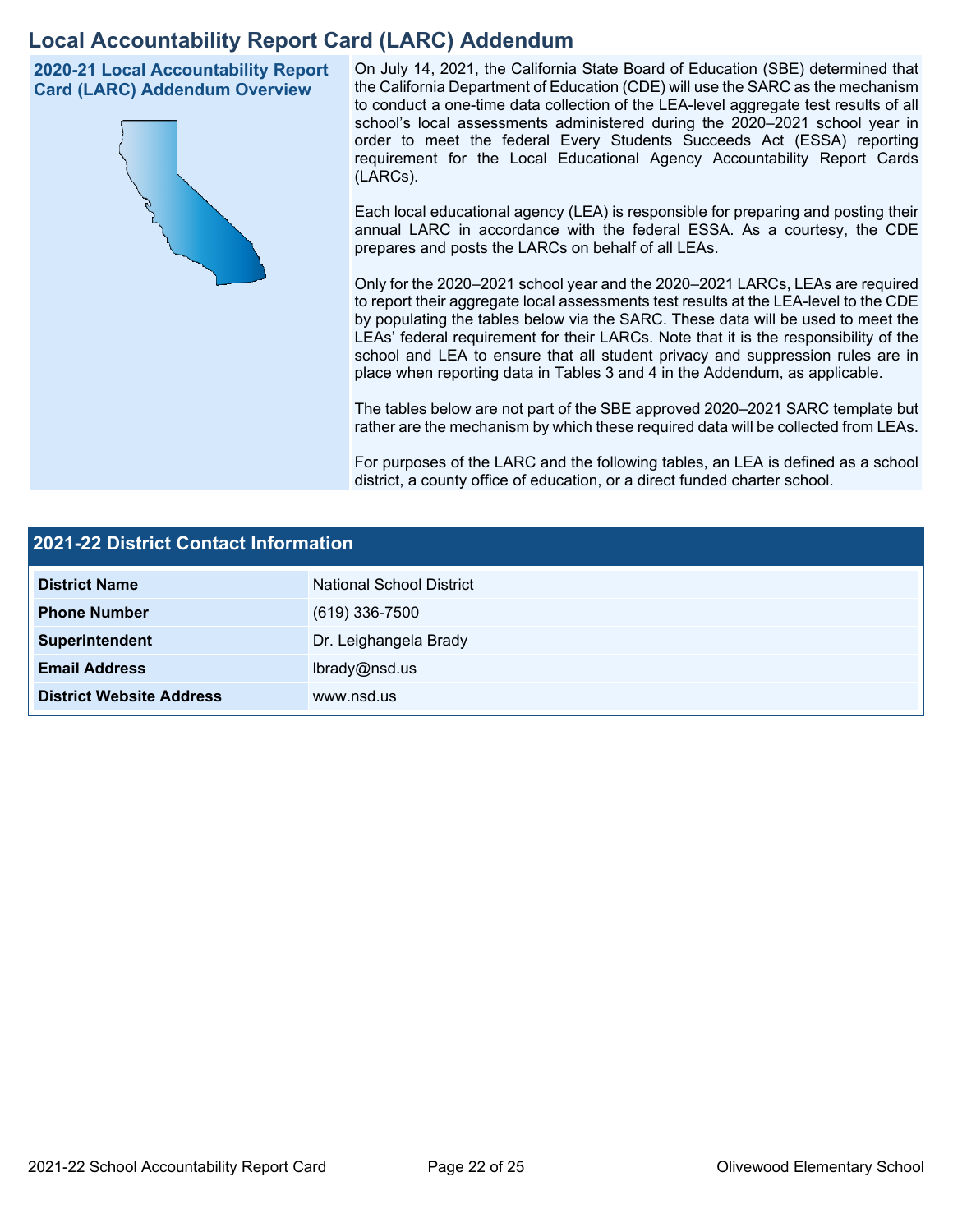# **2020-21 CAASPP Test Results in ELA by Student Group**

 and completing a state-administered assessment. The CDE will populate this table for schools in cases where the school CDE will populate this table with "NT" values, meaning this school did not test students using the CAASPP. See the local This table displays CAASPP test results in ELA by student group for students grades three through eight and grade eleven taking administered the CAASPP assessment. In cases where the school administered a local assessment instead of CAASPP, the assessment(s) table for more information.

| <b>CAASPP</b><br><b>Student Groups</b>               | <b>CAASPP</b><br><b>Total</b><br><b>Enrollment</b> | <b>CAASPP</b><br><b>Number</b><br><b>Tested</b> | <b>CAASPP</b><br><b>Percent</b><br><b>Tested</b> | <b>CAASPP</b><br><b>Percent</b><br><b>Not Tested</b> | <b>CAASPP</b><br><b>Percent</b><br><b>Met or</b><br><b>Exceeded</b> |
|------------------------------------------------------|----------------------------------------------------|-------------------------------------------------|--------------------------------------------------|------------------------------------------------------|---------------------------------------------------------------------|
| <b>All Students</b>                                  | 2815                                               | $\overline{2}$                                  | 0.07                                             | 99.93                                                | $\overline{\phantom{m}}$                                            |
| <b>Female</b>                                        | 1375                                               | $\mathbf 0$                                     | 0.00                                             | 100.00                                               |                                                                     |
| <b>Male</b>                                          | 1438                                               | $\overline{2}$                                  | 0.14                                             | 99.86                                                | --                                                                  |
| American Indian or Alaska Native                     | --                                                 | --                                              | $\overline{\phantom{a}}$                         | --                                                   | --                                                                  |
| <b>Asian</b>                                         | 47                                                 | 0                                               | 0.00                                             | 100.00                                               |                                                                     |
| <b>Black or African American</b>                     | 34                                                 | 0                                               | 0.00                                             | 100.00                                               |                                                                     |
| <b>Filipino</b>                                      | 219                                                | 0                                               | 0.00                                             | 100.00                                               |                                                                     |
| <b>Hispanic or Latino</b>                            | 2345                                               | 1                                               | 0.04                                             | 99.96                                                |                                                                     |
| <b>Native Hawaiian or Pacific Islander</b>           | 19                                                 | $\mathbf 0$                                     | 0.00                                             | 100.00                                               |                                                                     |
| <b>Two or More Races</b>                             | 91                                                 | $\mathbf{1}$                                    | 1.10                                             | 98.90                                                | --                                                                  |
| <b>White</b>                                         | 58                                                 | $\Omega$                                        | 0.00                                             | 100.00                                               | $\hspace{0.05cm}$                                                   |
| <b>English Learners</b>                              | 1412                                               | $\mathbf{1}$                                    | 0.07                                             | 99.93                                                |                                                                     |
| <b>Foster Youth</b>                                  |                                                    | $\overline{\phantom{0}}$                        | $-$                                              |                                                      |                                                                     |
| <b>Homeless</b>                                      | 320                                                | 0                                               | 0.00                                             | 100.00                                               | --                                                                  |
| <b>Military</b>                                      | 13                                                 | 0                                               | 0.00                                             | 100.00                                               | --                                                                  |
| <b>Socioeconomically Disadvantaged</b>               | 2021                                               | $\overline{2}$                                  | 0.10                                             | 99.90                                                | --                                                                  |
| <b>Students Receiving Migrant Education Services</b> | $\mathbf{0}$                                       | $\mathbf 0$                                     | $\mathbf{0}$                                     | 0                                                    | $\Omega$                                                            |
| <b>Students with Disabilities</b>                    | 379                                                | $\overline{2}$                                  | 0.53                                             | 99.47                                                |                                                                     |